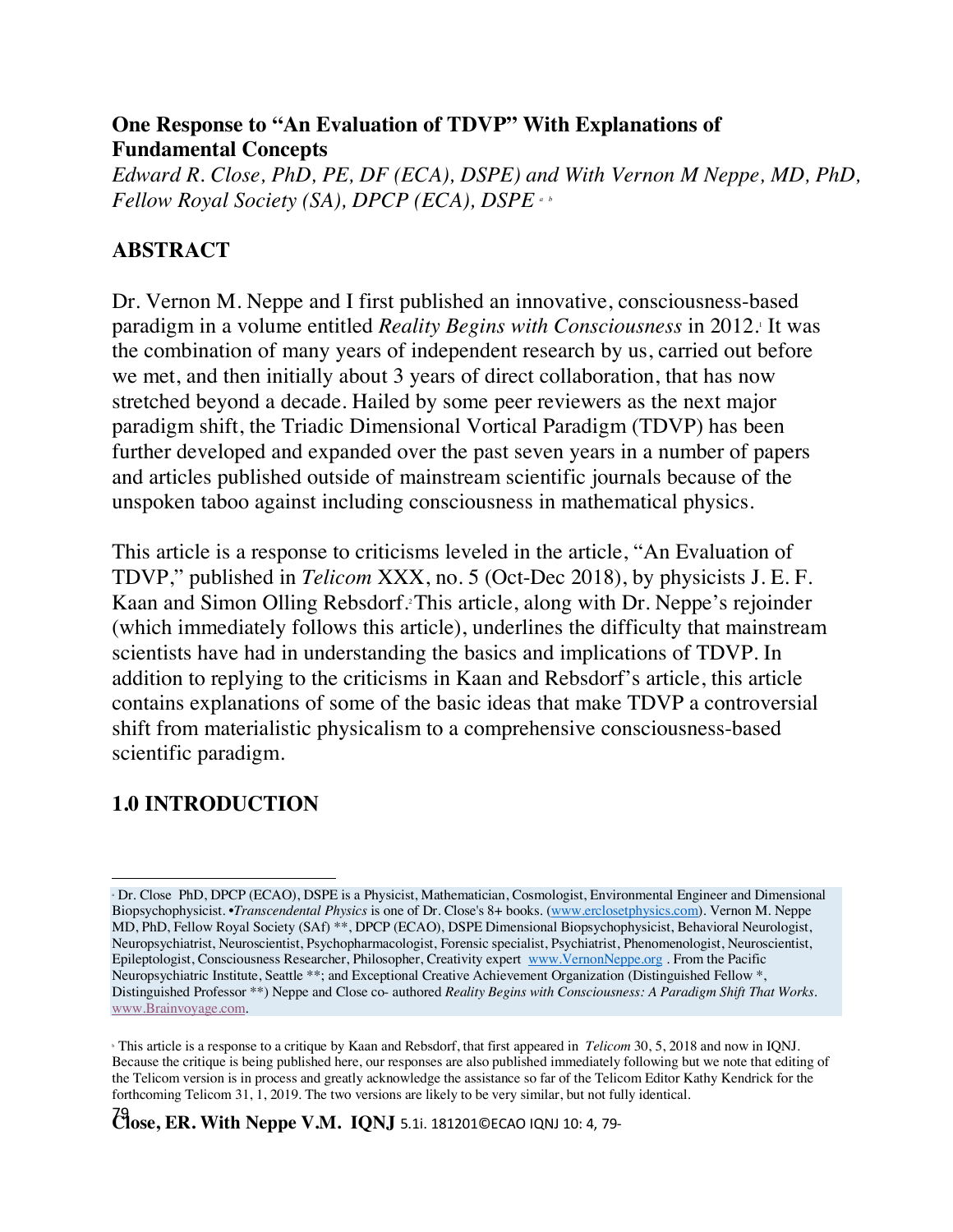I want to begin by putting this discussion into the proper context: the context of humanity's search for truth. That's what science of any kind should be about. It is certainly what TDVP is about. I think a critical question is, "Where did everything come from?" Was the universe as we know it engineered by a conscious intelligence to have purpose and meaning, or did it just happen by accident? Can this question be answered within the scope of human intelligence? Many answers have been offered over a few thousand years of human history by thinkers of all sorts: philosophers, theologians, scientists, and mystics. But, are any of the answers truly final and definitive? Or do they come with arguments convincing enough to compel you to live your life as if they were true? Apparently, many people have thought so, because during the history of human life on this planet, bloody wars have been fought over some of the answers to this question, and many people have died defending their beliefs in what they considered to be the correct answer.

I think there *is* a definitive answer to this question and that I have found it. TDVP is the truth as I see it, and I make no apologies for that. At my age and stage in life, it makes little difference to me whether anyone listens, agrees, disagrees, or ignores me. I am happy with my answer, and that is enough for me. Everyone is free to accept it, reject it, think about it, or ignore it. It's completely up to each individual.

## **A Starting Point**

I think we can agree that, without question, *there is something real that actually exists, and we are all a part of it*. Without this supposition of an existential reality containing at least you, me, and the universe, we have nothing to talk about. So, given that there *is something*, how did this *something* come to be what it is now? There are three possible answers to this question: 1) Something from nothing, 2) nothing from something, and 3) something from something else.

To believe that number 1 or 2 is true, you have to discount nearly all the evidence at hand. No one has ever seen something arising from nothing or something disappearing into nothing. Even when it appears that way, a thorough investigation always reveals that one of the most basic laws of physics holds: the law of the conservation of mass and energy. In all of the experiments ever conducted into the physical, chemical, and biological processes of our universe, we see only change, never creation from nothing, nor total annihilation of anything. In even the most violent explosion, the sum total of the equivalence of all matter and energy before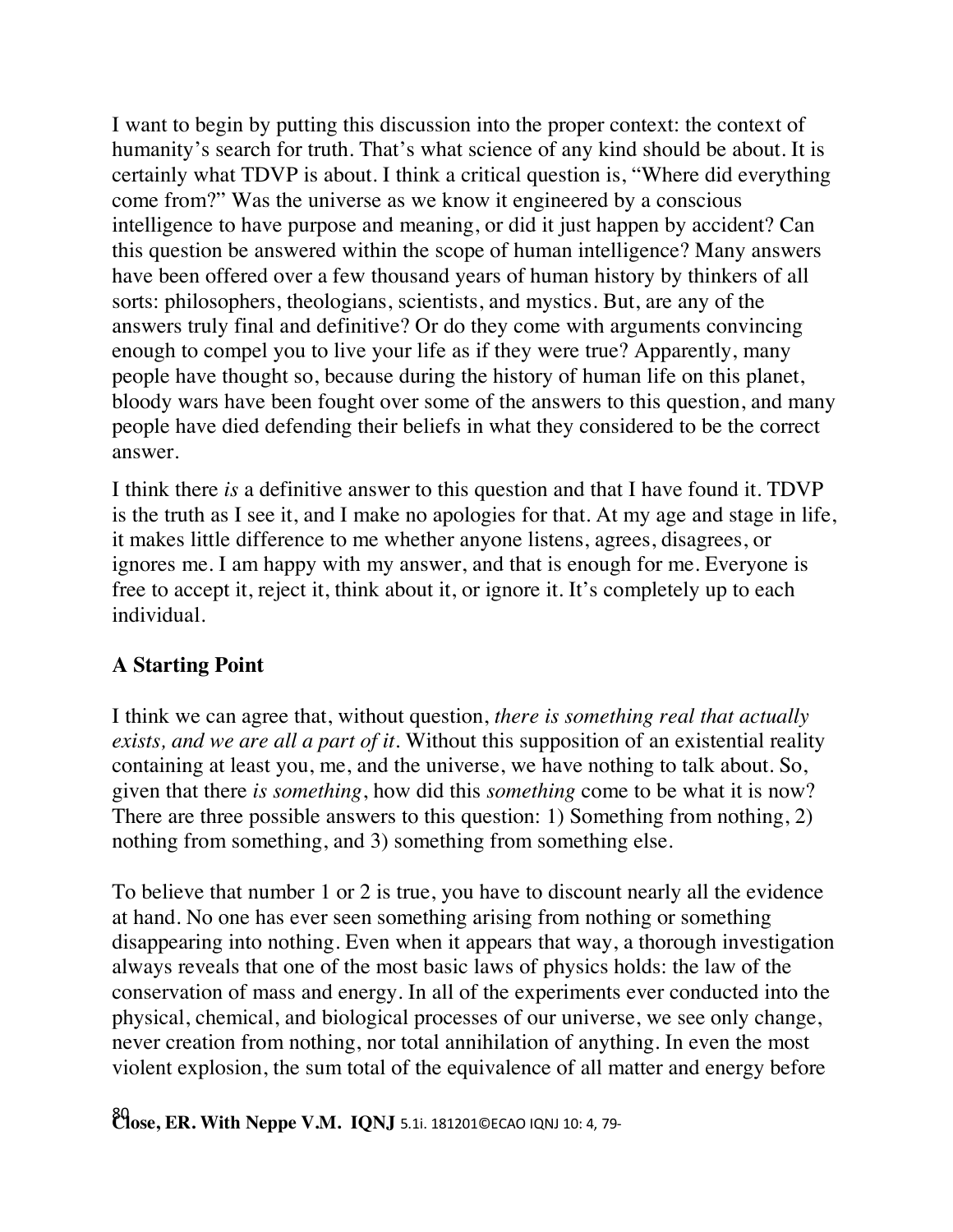and after the explosion is always the same. In other words, the empirical evidence is all for number 3, not 2 or 1. Something never arises from nothing; something never degrades to nothing; and the something we have now came from something else, because it was different in the past, and, in our dynamic reality, it will be changed from what it is now into something else in the future. But the sum total of the substance of reality will always remain the same.

Despite the evidence, historically, mainstream science and mainstream religions have declared that 1, 2, or a combination of them is the true nature of reality. In the theory of the Big Bang expanding universe, the equations of general relativity predict a mathematical singularity at the "origin event," eventually resulting in mathematical singularities in black holes, with the semi-stable world of our experience existing somewhere in between. The current scientific paradigm sees reality expanding from a mathematical singularity at the beginning of spacetime, with everything eventually falling into the singularities of black holes. This is a process of something from nothing (1) becoming nothing from something (2), unless you assume that the "nothing" is not really nothing, but some other form of the something we have now; but then, you have number 3, don't you? In the current scientific paradigm, quantum field theory (QFT)—with particles defined as quantized states of underlying fields which are more fundamental than the particles—is, in my opinion, the closest theory to the reality. But QFT—using matrices with values subject to the Heisenberg uncertainty principle as perturbations of the underlying fields—is more descriptive than it is explanatory.

In theology, *creatio ex nihilo* (creation out of nothing), is a doctrine invented by early Christian theologians after the original teachings of the pre-Christian Judeans, the teachings of Jesus, and the teachings of the first serious Christian theologian (Origin) were subverted by the Roman Emperor Justinian in his *Anathemas Against Origin* in 553 AD. Justinian realized that the teachings of the Jewish Gnostics and the followers of Jesus constituted a serious threat to his power because, in his interpretation of early Christian teachings, Origen had written things like,

"Each soul enters the world strengthened by the victories or weakened by the defects of its past lives. Its place in this world is determined by past virtues and shortcomings" (from Origin's *De Principalis*). 3

Such teachings were in direct conflict with what Justinian saw as his divine birthright to rule the world as a Roman Emperor, so he seized on this statement and related ideas in early Christian doctrine, as documented by Origen, that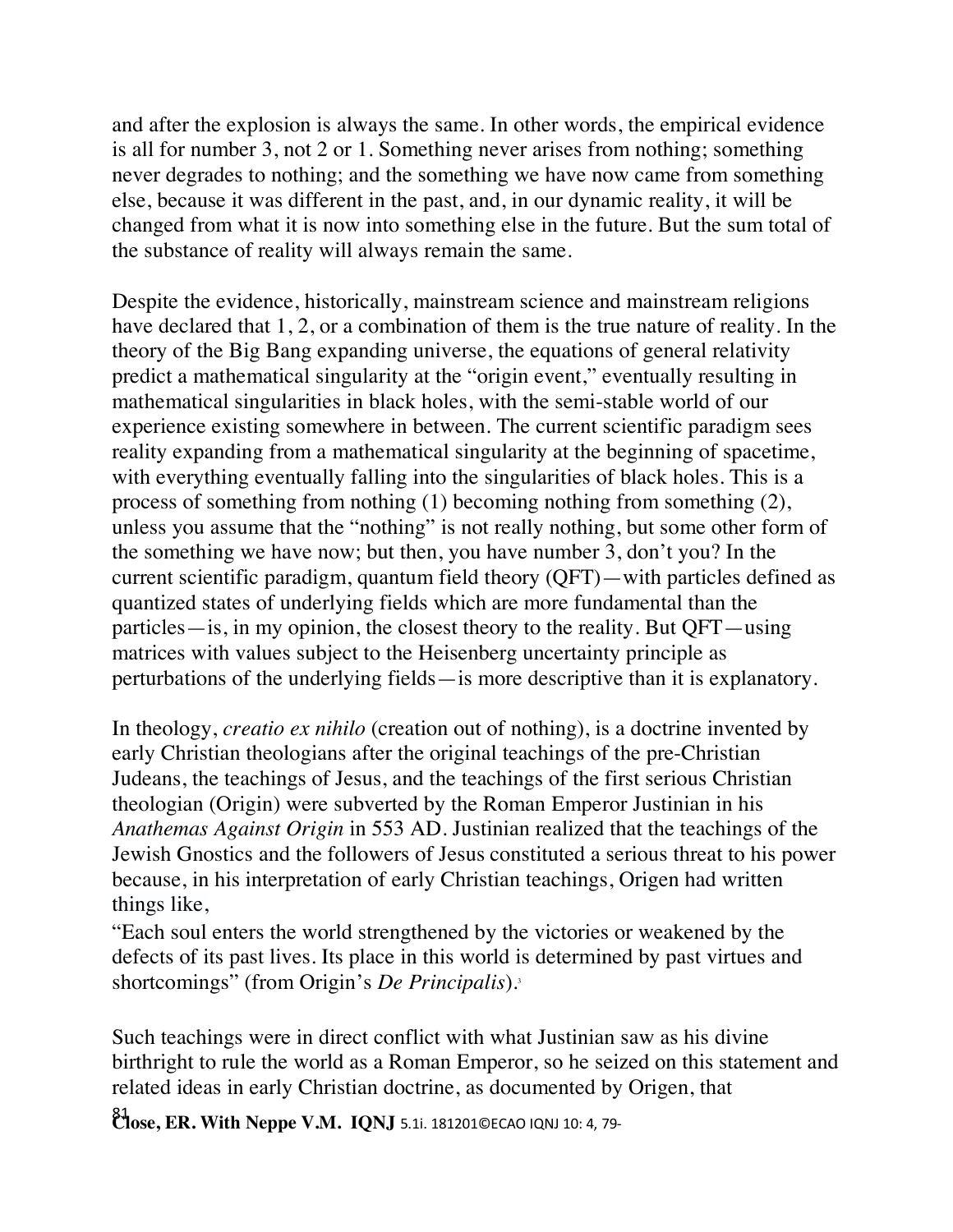undermined the exclusivity of the Roman Emperors' claim of divinity. If people were allowed to believe that by being virtuous they could rise to the level of an Emperor (i.e., to the status of a god, or even sons and daughters of God), then the power of the Emperor would be seriously threatened. He decided that he must declare this idea to be heresy and take strong measures to stamp it out. The *Anathemas*, an edict that he prepared for this purpose, read, in part, "Whosoever teaches the doctrine of a supposed pre-birth existence of the soul, and speaks of a monstrous restoration of this, is cursed. Such heretics will be executed, their writings burned, and their property will become the property of the Emperor."

This was, of course, a powerful incentive for Christians to remove any such references from the scriptures from which they taught. Without the teaching of the eternal nature of the soul, theologians were free to shape the doctrine of the Church in a way that ensured that the masses had to depend upon the Church for salvation. It was a way to control the masses, pure and simple, and perpetuate the power of the Holy Roman Empire. Most other major religions, with the exception of Islam, which, like Judaism and Christianity, is also of Abrahamic origin, are not encumbered by this illogical assumption of *creatio ex nihilo*.

OK, you may say, so what does it mean if number 3 is the real answer? In my opinion, it changes things very profoundly: With no absolute beginning or end, we must look at human history and science in a completely different light. No longer burdened by the misconception that everything was created out of nothing and that consciousness is something emerging from organic neurology evolving only a short time ago, we begin to see that our simplistic linear view of the evolution of things is very misleading.

Researchers who claim there is evidence that some of the ancient stone structures scattered around the planet are much older than mainstream archeologists believe, may not be as wacky as they sound. When viewed through the lens of belief in answers 1 and/or 2, their claims can't be right. But if you drop the irrational belief in a linear progression from nothing to something, and accept the evidence for the eternal existence of *something*, you have to take their evidence seriously; because civilization, just like everything else, undoubtedly progresses in cycles. Our fixation that we are the epitome of the development of sentient species for all time, due to the illogical belief in answers 1 and 2, is as egocentric and as wrong as the idea widely believed a few hundred years ago that the earth was flat and the center of the universe.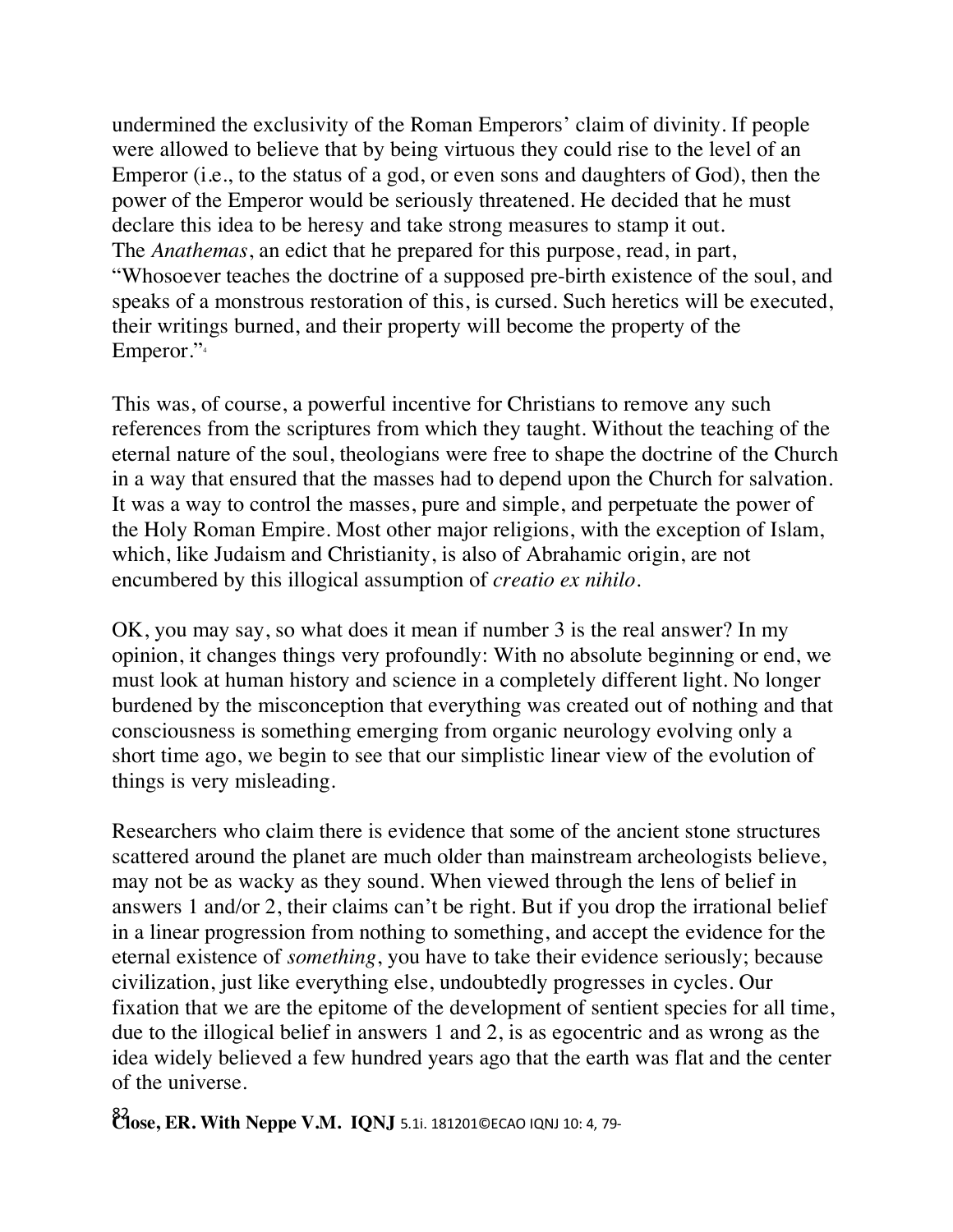I have proved, at least to myself, that the logical structure of the universe is reflected in the logical structure of pure mathematics, and vice versa. This finding, combined with recognition of the endless process from something to something else, implies that physical reality is a quantized logical structure embedded in the infinitely continuous multi-dimensional field of consciousness, and the illusion of beginnings and ends is only meaningful in relation to the amount to which we are identified with finite physical bodies. Identification with the undifferentiated field of consciousness allows us to see time in the same way we see space: in three dimensions. Once freed from the illusion of being limited to finite threedimensional objects evolving in one unidirectional dimension of time, we rise into the perception of 3D time, to see that everything exists eternally and only appears to evolve in cycles of finite duration.

So, the answer to the original question, "Where did everything come from?" is "Everything has always existed." There is no absolute beginning or end, only endless cycles of change. This is the basis of TDVP, and it answers a lot of otherwise-unanswerable questions, including Leibniz's question (the first question natural science should answer), i.e., "Why is there something rather than nothing?" There is something because there has always been something, and there will always be something. Nothingness is an illusion. The illusions of absolute beginnings or ends are perpetuated by certain traumatic changes, like the birth and death of the physical body. So, everything that is something came from something else that existed before the beginning of the process or processes that changed it into the something we have now, and the something we have now is already being transformed into the something else that will exist in the future. But awareness expanded into the 3D time and 3D consciousness, as predicted by pure mathematics, becomes awareness of the reality behind the illusions of 3D space and 1D time.

In the beginning of one cycle, we find the end of the previous cycle, but they are not the same. The new cycle is one of greater awareness than the previous one, because we have learned and expanded our awareness; and thus we rise in a progressive spiral from the finite into the infinite.

#### **What is TDVP?**

TDVP is an interdisciplinary scientific model developed and published by Dr. Vernon M. Neppe and me between 2008 and the present, that puts consciousness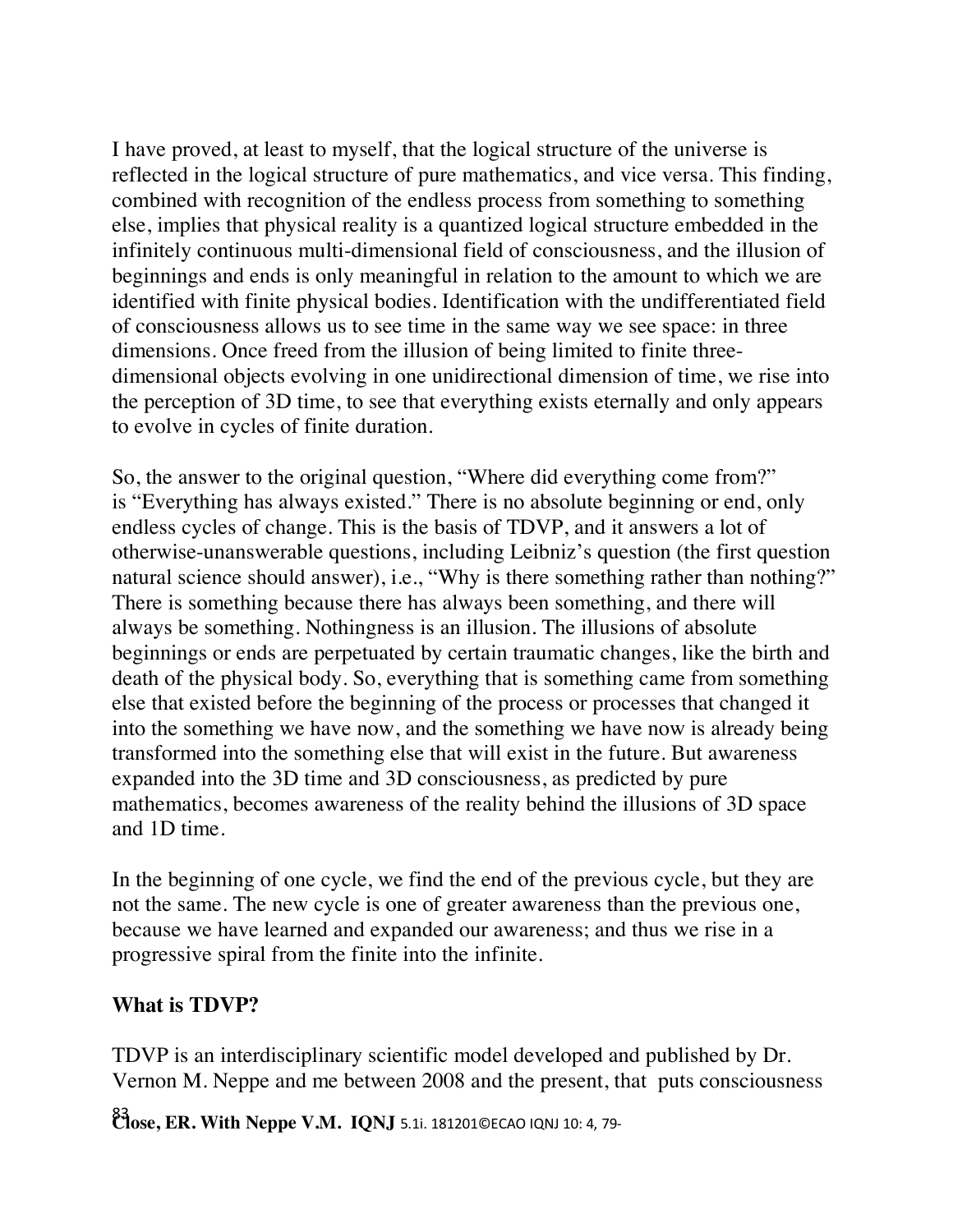into the equations of science.<sup>5</sup> The article entitled, "An Evaluation of TDVP" by J. E. F. Kaan, MSPE, and Simon Olling Rebsdorf, MSPE, was published in *Telicom* XXX, no. 5 (Oct-Dec 2018).The following is a response to that article.

## **2.0 GENERAL COMMENTS**

Dr. Neppe and I are eager to engage in meaningful discussions about TDVP concepts with anyone interested in doing so. I am especially interested in evaluations of the mathematical logic and physical concepts of TDVP by people with training and a depth of knowledge in those subjects; and over the past ten years, I have had the good fortune of having many useful discussions about TDVP concepts with dozens of competent scientists, many of whom are PhDs in mathematical physics or related fields. Several of them have endorsed TDVP wholeheartedly.

We are currently corresponding with a number of PhD professionals interested in the applications and implications of TDVP and the natural quantum units of the calculus of dimensional distinctions. I have had a number of informal discussions with Mr. Kaan over a period of several years, but I have had no previous discussions with Mr. Rebsdorf. Similar to their practice of shortening Neppe and Close to N&C, I will refer to them as K&R. We want to be respectful of their work, but understandably, we need to correct any erroneous statements about TDVP.

I am thankful that K&R made the effort to write this critique, and pleased to be able to respond to some of the misunderstandings and errors found in the article. Except for a few general comments, I will confine my responses to K&R's criticisms of the math and physics of TDVP, and leave other topics, including feasibility, falsifiability, and philosophy-of-science questions to Dr. Neppe. However, there will likely be some overlap in our responses, because physics and mathematics, while very important in any scientific paradigm, are only part of the greater question concerning the nature of reality, and Dr. Neppe will still also include some mathematical-physics.

I was inspired by the genius of scientists (such as Newton, Leibniz, and Einstein) and mathematicians (such as Euler, Gödel, and von Neumann) to become a theoretical physicist, but I knew from personal experience that there was something more. Presently, I know a number of scientists, engineers, physicists, and other people, who now believe that consciousness is a fundamental part of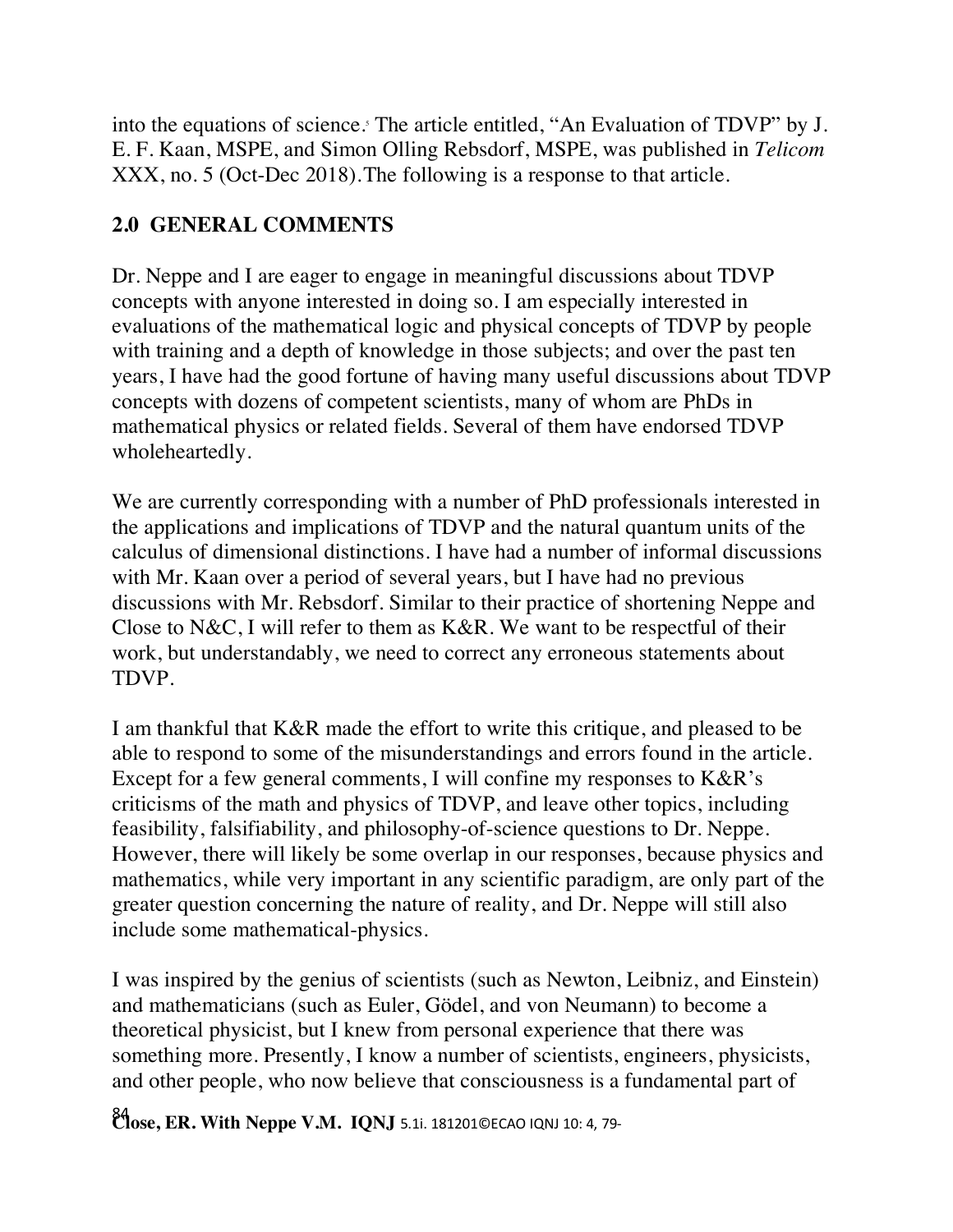reality but who were mainstream physicalists before paradigm-shattering experiences changed their worldviews and their lives forever. I know several welleducated, intelligent, professional scientists who have experienced unsought outof-body experiences as the result of horrifying accidents or flat-lining on the operating table, and who later returned to normal bodily awareness, defying all conventional physicalist medical theories. Such experiences awaken us to the existence of a reality much greater than that addressed by the current physicalist scientific paradigm.

### **3.0 K&R COMMENTS AND CRITICISMS OF TDVP AND MY RESPONSE**

K&R state on page 144 of the *Telicom* article that, "TDVP seems to be based on two fallacious assumptions, namely: 1. Physics excludes the paranormal (or 'spiritual'). 2. In order to be able to allow for paranormal events, you can modify the fundamentals of mainstream physics—without checking if the new theories still work for old experiments." TDVP is not based on these assumptions. If I accepted assumption #1, I could not have written *Transcendental Physics*in the early 1990s, which made the point that physics could be expanded to include spiritual reality (without detracting from what had already been discovered) by including consciousness in the equations.<sup>7</sup> Concerning #2: In fact, we have checked a number of specific instances to see if TDVP actually works for prior existing experiments, and it *does.* Perhaps the most important among them is the derivation of the inertial masses of the proton and neutron from TDVP theory and spin dynamics, which are exactly the same as the experimental values of the masses obtained in Large Hadron Collider (LHC) experiments. Obtaining results, consistent with such well-established experimental data, verifies the model and methods of TDVP.

The conclusion of the K&R article seems to be that TDVP simply can't be correct because it doesn't agree with the mainstream model of particle physics. I, like K&R, was trained in mathematical physics, but I have to reject this argument because it makes mainstream physics seem like a religion. If you don't agree with the physicalist doctrine, you are wrong by definition. This is the kind of thinking that stifles real progress in the scientific understanding of the nature of reality.

In my opinion, *academic specialization* and the division of natural science into separate academic fields, each with their own specialized assumptions, theories, and arcane jargon, is the greatest single barrier to an integrated understanding of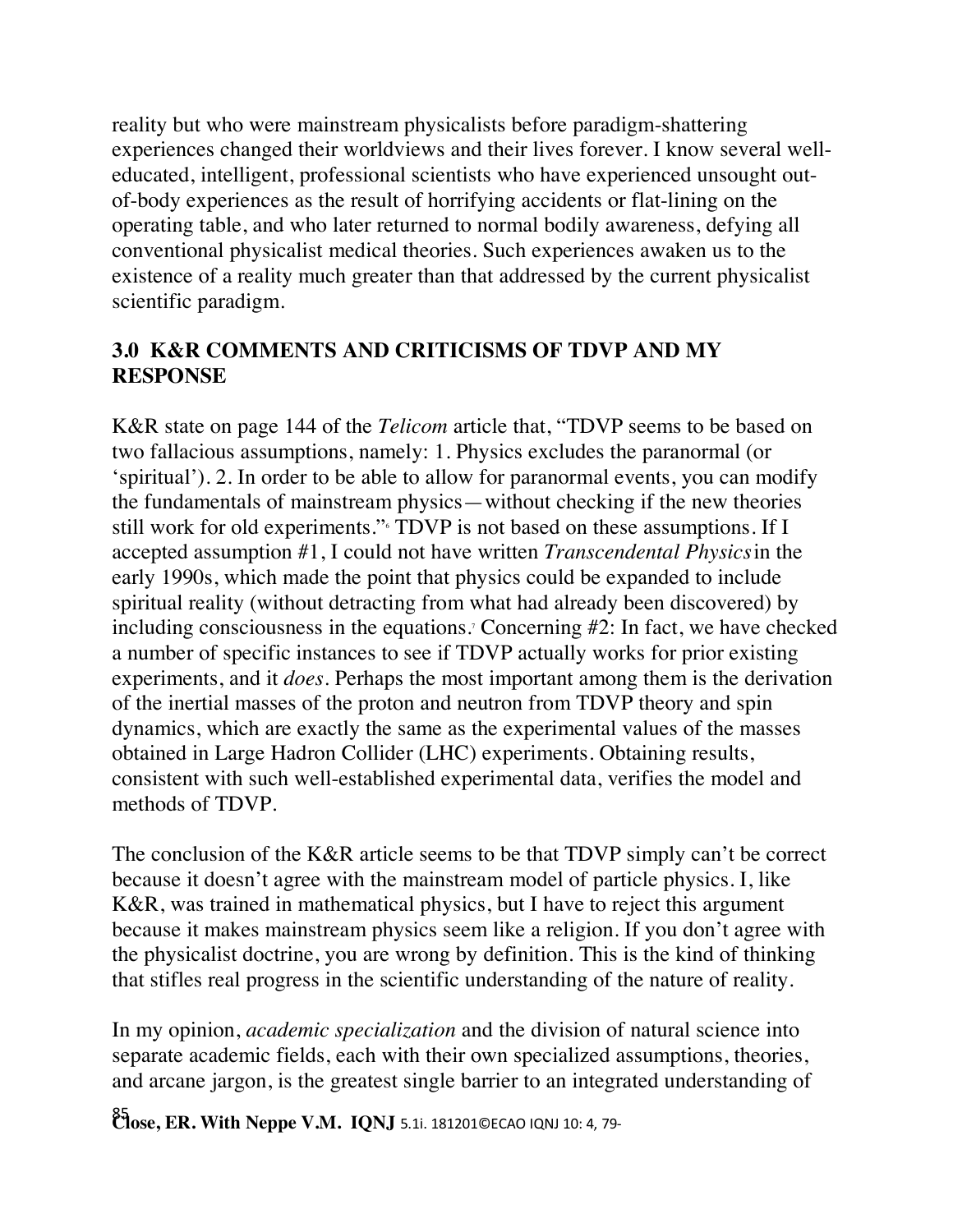the nature of reality. Science and spirituality are both part of reality and should not be incompatible. I understand why Georges Lemaître (mentioned by K&R on page 144 of their article in *Telicom*) and other thinkers like him in the past, whose interests included both science and theology, avoided integrating their research; doing so could have literally resulted in them losing their heads. Governments and religions organized in the Middle Ages had no compunction about physically enforcing their authority with torture and murder when they were challenged. The time has finally come to reconnect natural science with its metaphysical roots. It is time to expand science to include more than just the tip of the iceberg of reality represented by physical theory.

Most of K&R's criticisms of the math and physics of TDVP are presented in their article in Section 3, which is titled, "Critical Results and Analysis." This section takes bits and pieces of some TDVP derivations out of context and out of the logical order in which they were developed. Because of this, the importance of the need for a quantum calculus is missed.

K&R's arguments contain several misunderstandings and some errors. In the article, we find the claim that "spin, related to quantum phenomena is not mechanical spin; *quantum* spin is a *quantum* property"<sup>,</sup> without any explanation of what is meant by that. This is one of several statements mainstream physicists put forth as if they were self-evident facts, including the statement, "Quantum mechanics does not require any conscious observer."<sup>10</sup> K&R do not offer any proof of this, but simply state that, "This fact is undisputed and well established, comprehensively described and empirically demonstrated in any graduate-level theoretical physics textbook."<sup>11</sup>

K&R are correct that the mainstream physicalist position is that quantum mechanics does not require a conscious observer. But they grossly overstate the case when they say that this belief is undisputed and empirically demonstrated. If one reads the literature on the measurement problem arising from the interaction of the observer with quantum phenomena, and not just the mainstream physicalist opinion, one finds that avoidance of interpretation of empirical evidence suggesting the involvement of the observer is the unstated bias of mainstream physicalists.12 The result is that the measurement problem is treated totally within the mathematical formulation of the physicalist interpretation of quantum theory. If the problem is approached in a theory-neutral manner, one has to conclude that no interpretation of quantum phenomena can completely avoid the existence of a measurement problem involving the observer.13 A few mainstream physicists, such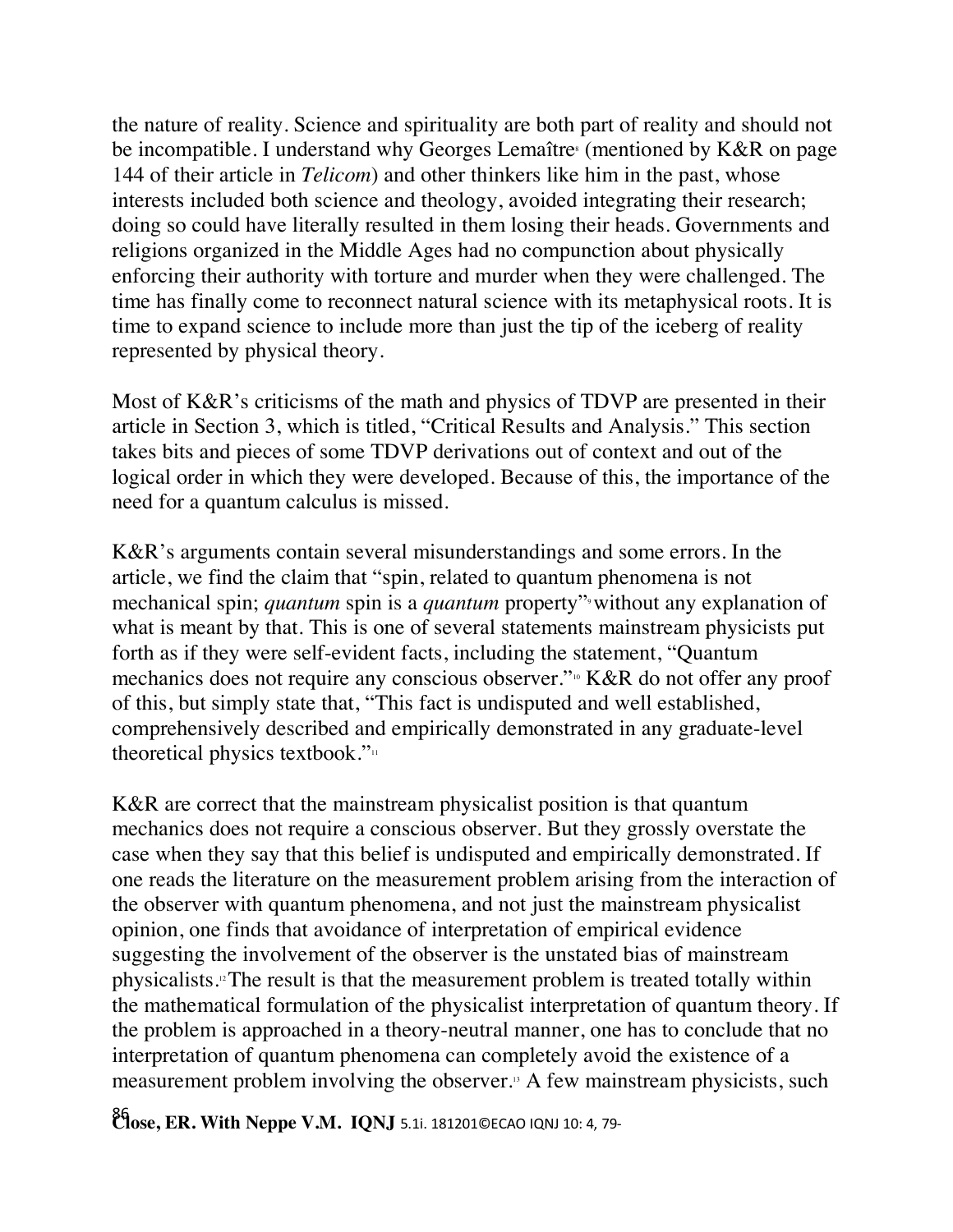as David Bohm, John Wheeler, Amit Goswami, Fred Alan Wolf, Menas Kafatos, and Henry Stapp have been bold enough to think outside the box of strict physicalist interpretations of the data from quantum experiments like the doubleslit and delayed-choice experiments.

The biased position of most mainstream scientists is that the laws governing quantum phenomena are so different from the laws of "classical" physics that we should not bother to think about the possibility that there might be mathematical relationships between them. A common refrain is, "Quantum physics is *weird*. We must just accept that there is no explaining it and go on with practical application of what we know about quantum-scale phenomena, even though it conflicts the laws of macro-scale physics."14 *In fact, reality is never in conflict with itself; the conflict is between theories*.

Before addressing K&R's analysis of the TDVP derivation of gimmel and the Cabibbo angle, some history of the origin of the party line used by physicalists to avoid dealing with consciousness is in order.<sup>15</sup> The basic dodge is the intellectual smokescreen provided by the belief that some of the physical processes of quantum phenomena are so *strange* that they cannot be compared with, or explained in terms of, "classical" physical concepts. This artificial barrier prevents mainstream scientists from asking why the standard model has massless and mathematical singularity "particles." We can see why and how this wizard-of-Oz curtain was fabricated by examining the thinking of some leading physicists.

## **3.1 The Einstein-Bohr Debate**

In the publicized version of the *Einstein-Bohr debate*,<sup>6</sup> Albert Einstein and Niels Bohr argued about the nature of reality at the quantum scale, which is also what we are talking about here. The argument was over whether reality at the quantum scale is inherently probabilistic, to the degree specified by Heisenberg's uncertainty principle, or completely deterministic. Einstein argued for determinism, and Bohr for probabilism.

The argument centered around what became known as the Einstein-Podolsky-Rosen (EPR) Paradox. Using a well-known quantum phenomenon and applying classical dynamics, the EPR paper produced a clear contradiction of the uncertainty principle. Einstein argued that this implied that quantum theory, as formalized by Bohr, Heisenberg, and Schrödinger, must be *incomplete*. Bohr countered with what became known as the Copenhagen interpretation of quantum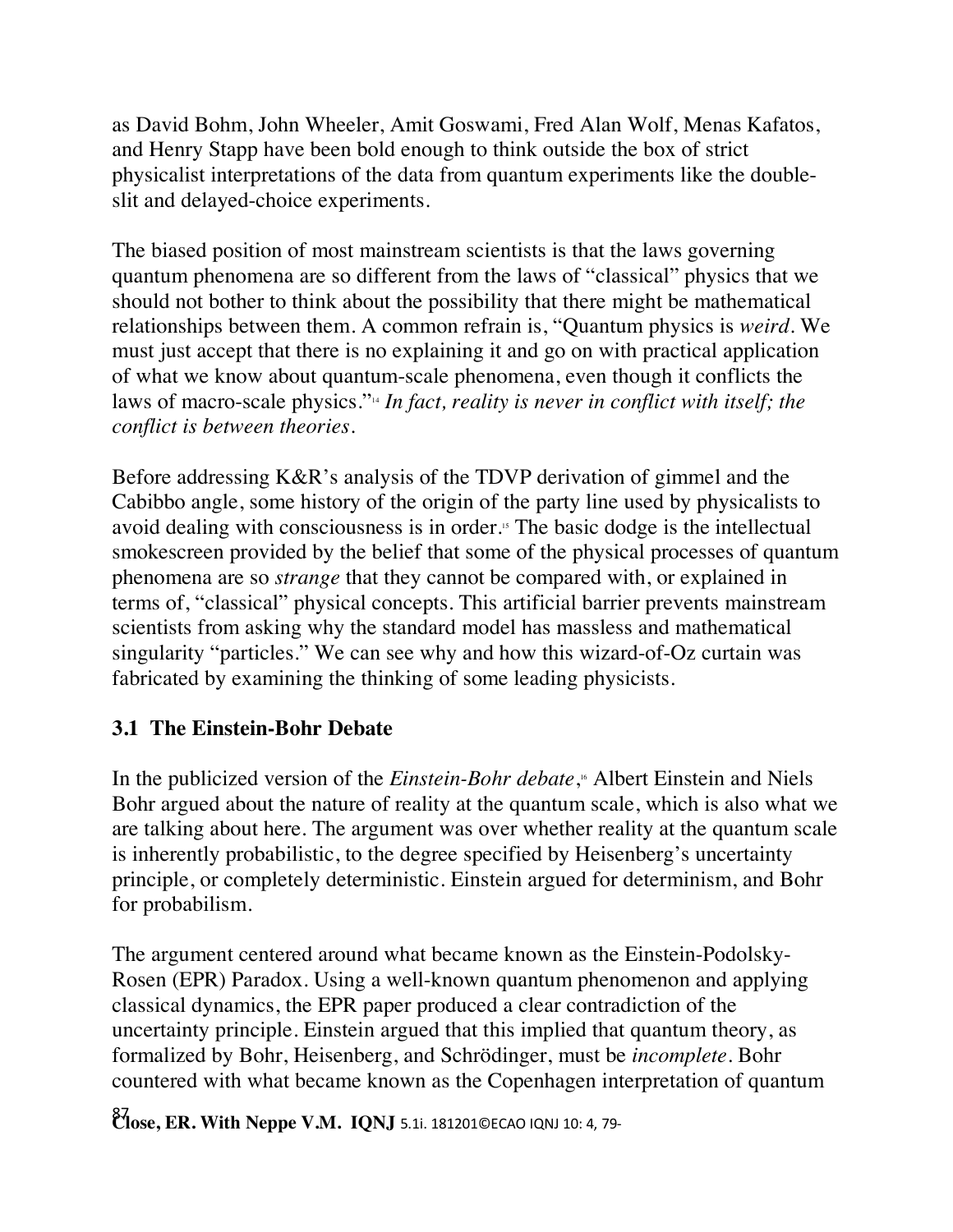mechanics, which stated that quantum phenomena are not localized until observed or measured, and implied that elementary particles could not be described in classical terms. The exact location and momentum of an elementary particle cannot be known simultaneously, as is the case with macro-scale objects like baseballs or missiles. This interpretation was unacceptable to most mainstream physicists because it implied that, as theoretical physicist John Wheeler put it, *"No phenomenon is a real phenomenon until it is an observed phenomenon."*<sup>17</sup> Most quantum physicists believe that the only way the EPR paradox is avoided is by concluding that quantum phenomena obey rules that have no relationship to the classical laws of physics.

The eventual resolution of the Einstein-Bohr debate, made possible by Bell's Inequality (also known as Bell's Theorem) applied to the EPR experiment, resulted in a consistent demonstration of quantum uncertainty. This result is well known and has been discussed and written about *ad nauseam*; but the point to be made here is that it raises profound questions about the nature of reality and establishes quantum entanglement, a concept that helps to explain the results of quantum experiments like the double-slit and delayed-choice experiments, dealing with electrons, photons, and other elementary particles.

Niels Bohr had some interesting things to say about quantum mechanics that I think may have influenced mainstream physicists regarding quantum weirdness:

● If quantum mechanics hasn't profoundly shocked you, you haven't yet understood it.

● Everything we call real is made of things that cannot be regarded as real.

● It is wrong to think that the task of physics is to find out how Nature is. Physics is only concerned with what we can say about our experience of Nature.<sup>18</sup>

I think these statements unnecessarily limit scientific investigation; but I agree with Bohr when he said:

● Nothing exists until it is measured.

● A physicist is just an atom's way of looking at itself.

● Every description of natural processes must be based on ideas which have been introduced and defined by classical theory.19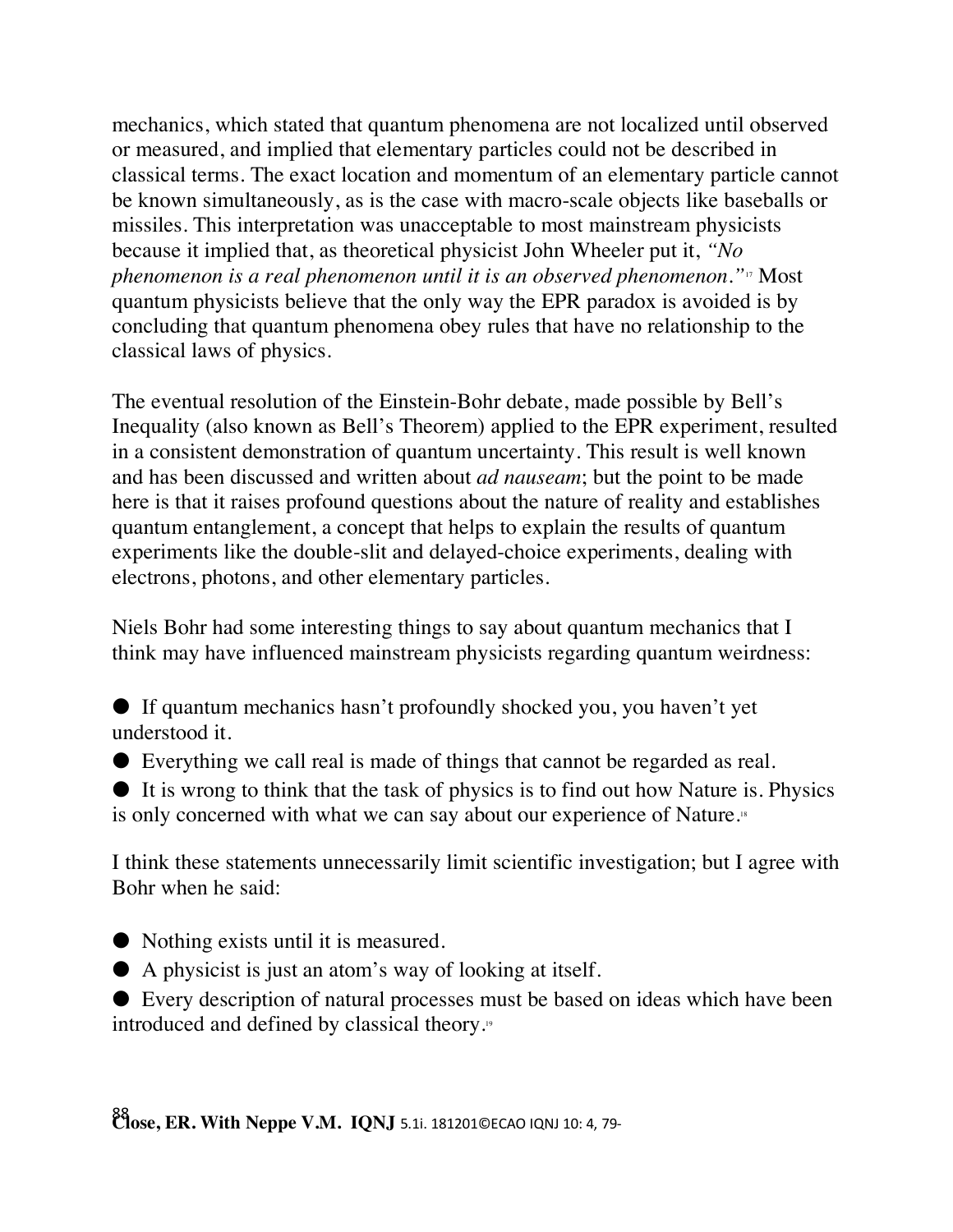This last quote tells us that even though some of Bohr's statements may have inspired the attitude that quantum weirdness cannot be explained in terms of classical physical theory, he himself did not believe that!

Richard Feynman, and most experimental particle physicists since, have perpetuated the idea that quantum physics is counter-intuitive and cannot be reconciled with classical physics. The following Feynman quotes are revealing:

- One does not, by knowing all the physical laws as we know them today, immediately obtain an understanding of anything much… The more you see how strangely Nature behaves, the harder it is to make a model that explains how even the simplest phenomena actually work. So theoretical physics has given up on that. 20
- What I am going to tell you about is what we teach our physics students in the third or fourth year of graduate school... It is my task to convince you not to turn away because you don't understand it. You see, my physics students don't understand it.... That is because I don't understand it. Nobody does.<sup>21</sup>

Niels Bohr was a great physicist; and, in my opinion, Richard Feynman was a great teacher of physics. I choose to call him a *teacher* rather than a professor, *as a compliment*, because there are many professional scientists who haven't the foggiest notion how to teach as well as he did. And I admire his honesty. He never pretended to know more than he did.

## **4.0 CRITIQUE OF THE CRITICISM**

Reading through Sections 3 and 4 of the K&R article, I found that they contain a number of *erroneous statements about TDVP*. I'm not accusing K&R of deliberately misrepresenting TDVP; I think they simply don't understand it. Not everything K&R have said is false, and by weeding out the things that are, we may be able to find some common ground. Most of the erroneous statements are related to a few basic misunderstandings. So, I will try to clarify the basics first, and then address some specific K&R statements.

The basic mathematical physics concepts and principles of TDVP are: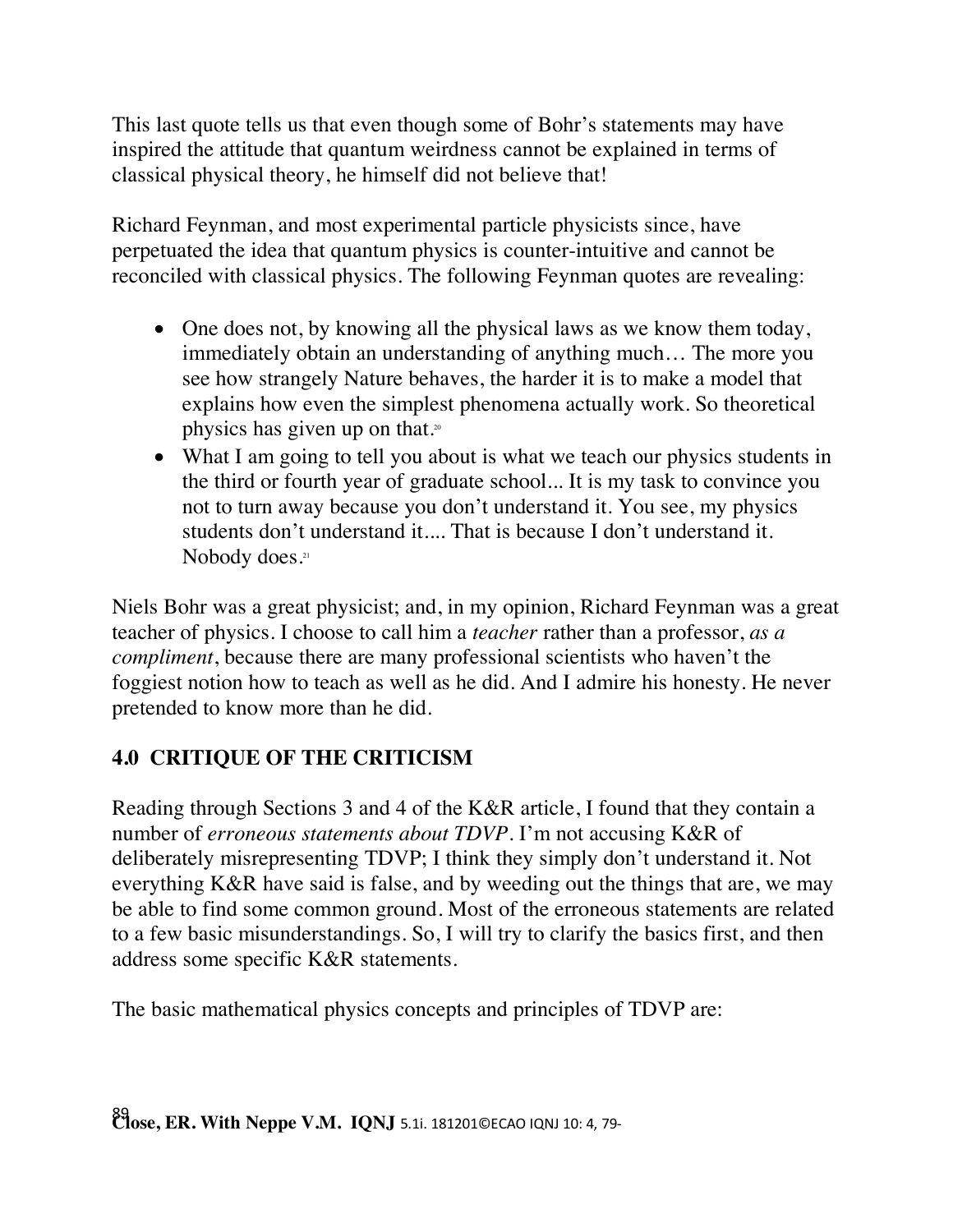● Energy is quantized in the physical universe. This means that energy only occurs in integer multiples of a minimum unit, an amount that cannot be divided further.

 $\bullet$  Mass and energy are equivalent in accordance with the simple equation  $E =$ mc2 . This means that the mass of physical objects is also quantized, i.e., composed of integer multiples of a minimum amount of mass that cannot be divided further.

• When c is naturalized (as in Planck units)  $c^2 = 1$ , and  $E = mc^2$  becomes  $E = m$ , which means that both mass and energy can be expressed in integer multiples of a common quantum-equivalence unit.

● Quantized reality *requires* a quantum calculus based on quantum-equivalence units.

● There are three types of variables: variables of extent (dimension), content (substance), and intent (impact and influence including consciousness).

● The quantum-equivalence units of mass and energy (content) become integrated with quantum-equivalence units of spacetime (extent) in dimensional domains of three or more dimensions through the mathematical process of dimensional extrapolation.

● Dimensional extrapolation, the rotation and projection out of an n-dimensional domain into an n+1-dimensional domain, defines all of the integral types of number theory: integers, imaginary numbers, and complex numbers.

● The integrated mass/energy/spacetime quantum-equivalence unit is called the Triadic Rotational Unit of Equivalence (TRUE) and is the basic unit of the quantum calculus, called the Calculus of Dimensional Distinctions.

● Objects composed of elementary particles are also composed of integer multiples of quantum units of mass and energy. This means that, in a quantum calculus, equations describing the combination of two or more elementary particles are Diophantine equations, i.e., equations whose variables are integers. This provides a powerful method for distinguishing between combinations of elementary particles that are stable enough to support organic life and those that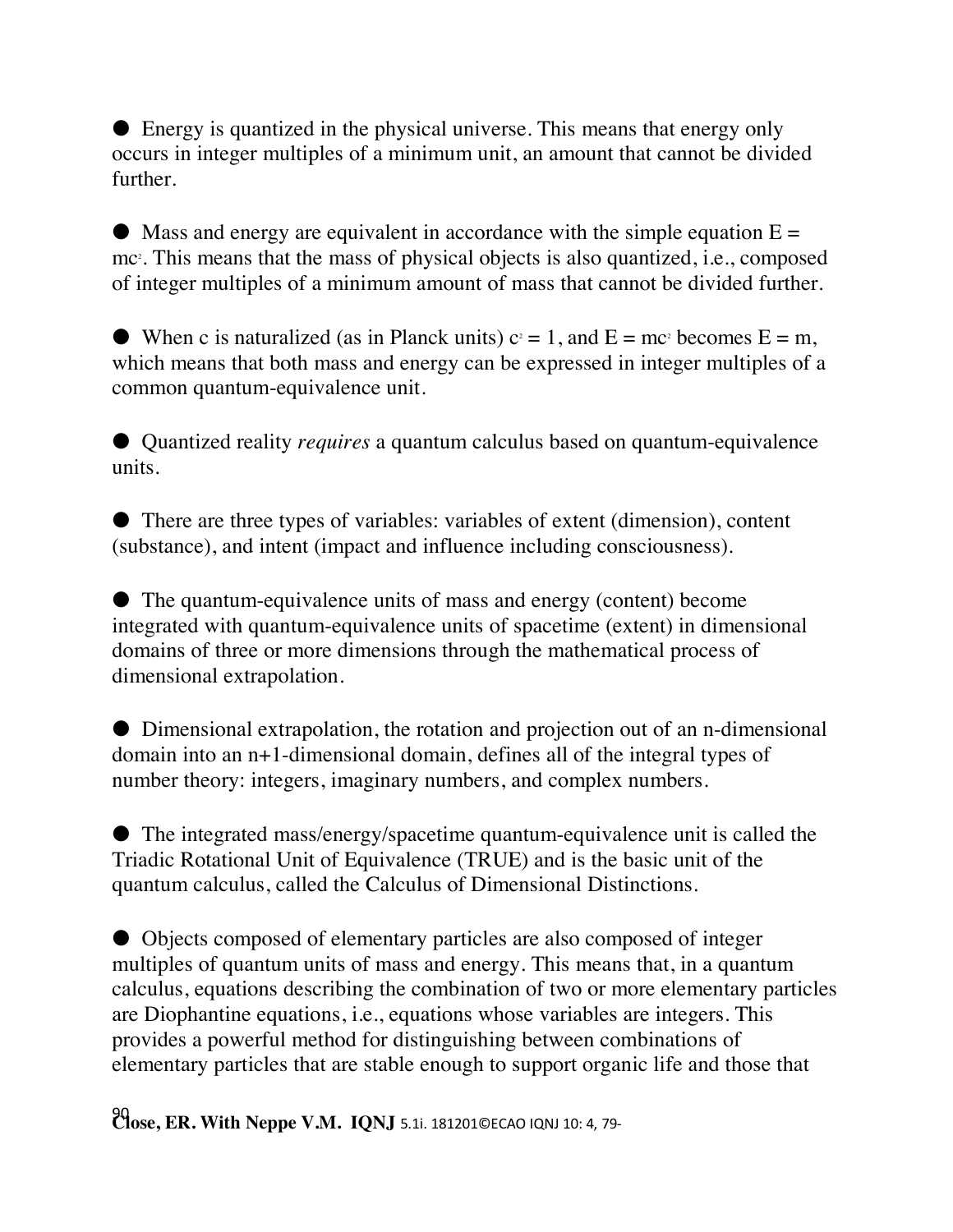are not.

With these basics in mind, let's address some of K&R's comments. The K&R critique addresses only two aspects of TDVP: (1) The discovery of gimmel, the third form of the substance of reality, and (2) the TDVP derivation of the Cabibbo angle. Most of the errors in the article can be cleared up by addressing the concepts of TDVP in proper order: *First*, the derivation of natural quantum units, *second*, the discovery of gimmel, and *third*, the Cabibbo angle derivation.

### **4.1 The Need for a Quantum-Equivalence Unit and a Quantum Calculus**

*We can't solve problems using the same kind of thinking that created them.*  $-$  Albert Einstein<sup>22</sup>

This Einstein quote underlines the importance of thinking outside the box of the current paradigm. The problem of paradoxes existing within mainstream science cannot be solved within the current physicalist paradigm. The most important concept that K&R missed is the need for a calculus with measurement units that are derived from the natural quanta of the real world. This failure is clear in their reference to Figure 1, on page 147 of their article: "… the mass values are assumed (by Close and Neppe) to be integers, apparently to be in line with quantum physics. Yet from the data in Figure 1, we can see the quark masses are not integer at all. … The same will, of course, be found in any standard academic textbook on this topic." $23$ 

The mass values in  $MeV/c<sup>2</sup>$  are non-integers with confidence limits, but there are integer values within the ranges of values from the LHC data represented in Figure 1. For example, statistically, the mass of the up quark lies in the range of  $2.3 \pm 0.7$  $MeV/c<sup>2</sup>$ , and that includes the integer 2; but the range of quark masses (obtained from statistical evaluations of terabytes of LHC experimental data) do not necessarily suggest integer values nor eliminate them. But these data for quarks, along with the mass of the electron, are actually the raw data I used in the first derivation of natural quantum units for the quantum calculus.

Because we know that mass is quantized, we can naturalize the quark masses to the smallest stable mass (the mass of the electron—the most accurately known quantum mass). The derivation of natural quantum units for TDVP has been published in several papers reviewed by our peers, and on my Transcendental Physics Blog.<sup>24</sup> The derivation involves the conversion of SI units to natural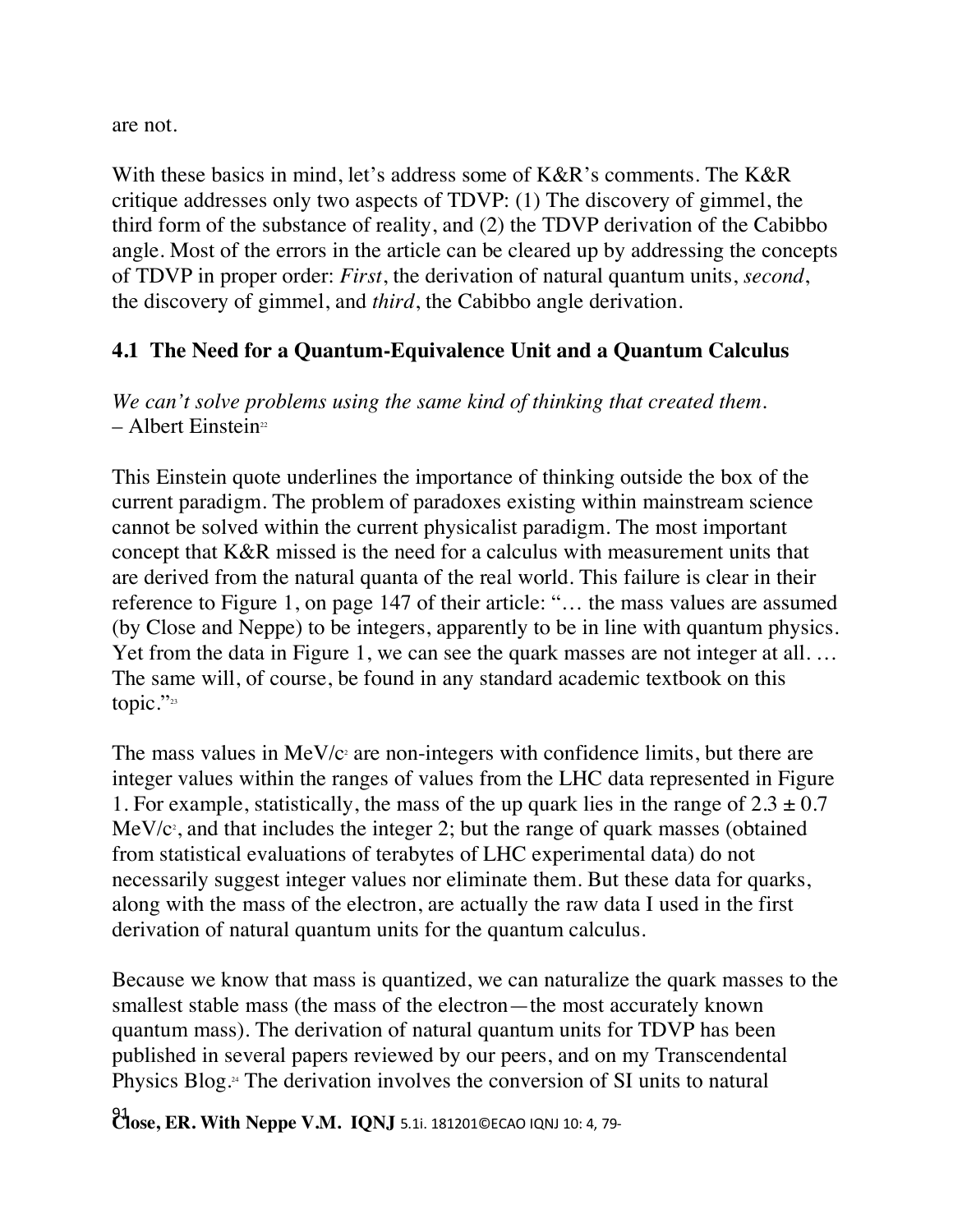quantized units. Naturalized units of measurement can be derived in a number of ways, but most physicists are familiar with naturalized Planck units. The process in TDVP is similar, but I think it is important that I include the basics of the derivation here, so anyone can follow the logic and do the math for themselves.

The mass of the electron,  $0.511$  MeV (note that we can drop the c<sup>2</sup> in natural units, since  $c = 1$ , is naturalized to 1, as the base for our quantum calculus units. In the quantized physical world, the actual masses of the quarks and the mass of the electron must be integral multiples of the same minimum quantum-equivalence unit. It only takes a simple calculation to show that 2.044 is the only value in the range of empirical values of the up-quark mass that will produce an integer multiple of the mass of the electron, and 2.044 MeV divided by 0.511MeV equals 4. The same calculation for the down quark yields the naturalized mass of the down quark as 9. Therefore, the true quantum masses of up and down quarks are 4 and 9 electron quantum-equivalence units, respectively.

As explained above, Spinning electrons and quarks occupy spherical volumes, so integer quantum-equivalence units must be cubed in any equation representing the combination of elementary particles. If the resulting new object is to be symmetrically stable, it must also be an integral multiple of the quantumequivalence unit cubed. But Fermat's Last Theorem tells us that the Diophantine equation,  $X^3 + Y^3 = Z^3$ , has no integer solutions. So, if X and Y represent integer numbers of quantum-equivalence units, then Z cannot be an integer, and therefore  $Z_3$  cannot represent a symmetrically stable combination. But  $W_3 + X_3 + Y_3 = Z_3$  does have integer solutions, e.g.,  $3^3 + 4^3 + 5^3 = 6^3$ , explaining why quarks must combine in triples.

### **4.2 The Discovery of Gimmel: A Simpler Approach to Explaining Subatomic Phenomena**

*When the solution is simple, God is answering.*  $-\lambda$ lbert Einstein<sup>25</sup>

Nature follows the rule of parsimony: the *simplest* theory that explains the *most* is *best*. The Ptolemaic geocentric model of the universe, e.g., with cycles and epicycles, explained the observed movements of the known planets at the time of Ptolemy (second century AD); but it was very complex, and it became even more complex every time a new astronomical body was discovered. The heliocentric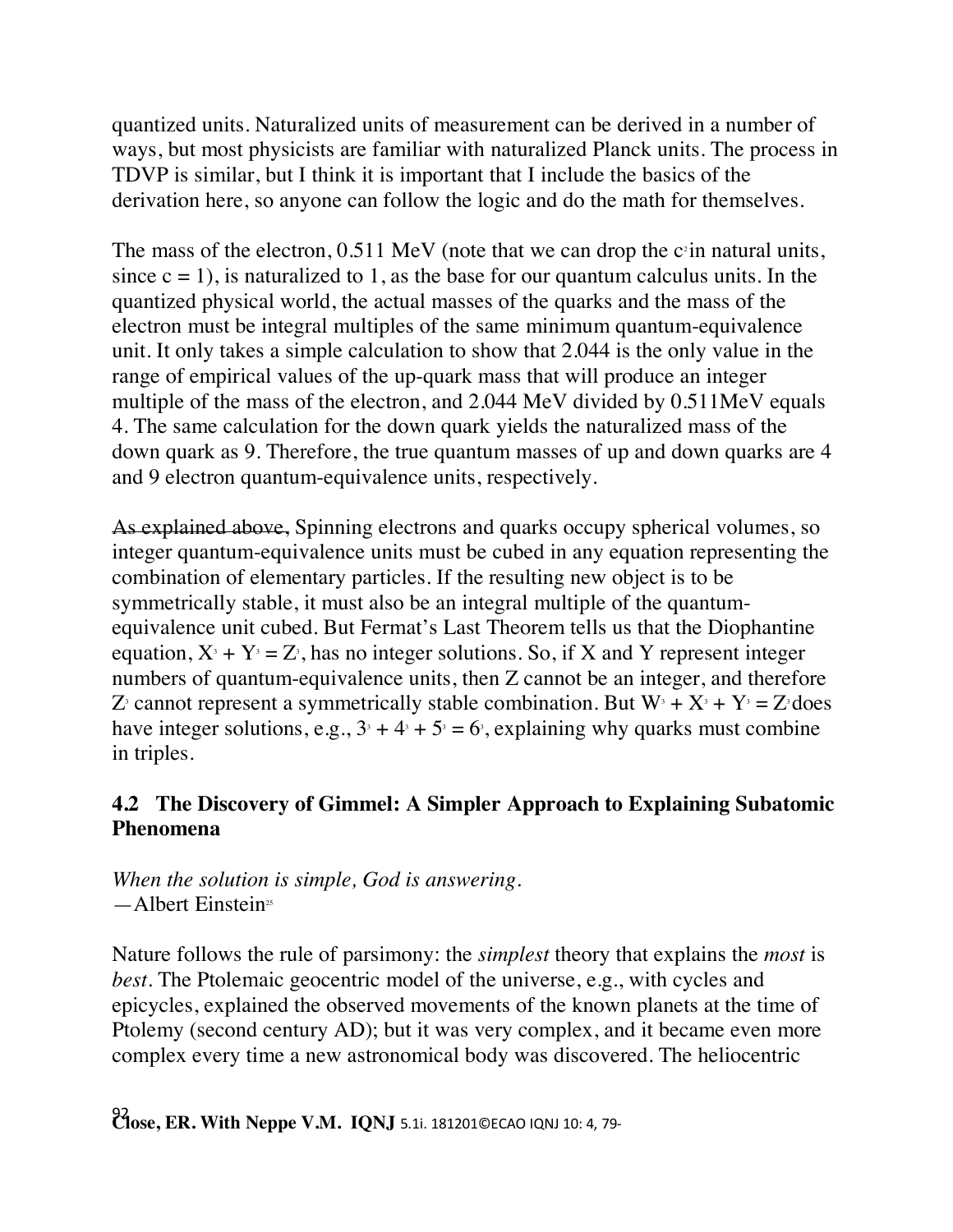solar system model that eventually replaced it was much simpler and explained more.

We are, again, at the same kind of flex point. The clues have been piling up after relativity and quantum mechanics revolutionized our understanding of reality and experiments began to show that something was wrong. Science was becoming more and more complicated. Particle-wave duality was introduced by de Broglie; Planck declared, *"There is no matter as such*";<sup>26</sup> and Einstein concluded that space has no existence of its own and that reality is a field phenomenon. Resolution of the EPR paradox revealed strange new phenomena like non-locality and quantum entanglement.<sup>27</sup> In addition, particle physics does not work without the existence of objects that are not particles. Some have no mass, and some are dimensionless, violating the very definition of a physical particle.

The standard model holds that *gluons*, defined as vector bosons, with little or no mass, mediate the strong force that holds protons together; but just how they do this is unknown. It is wrapped up in the quantum weirdness of abstract terms called "quantum properties" like spin numbers, "flavors," and "colors."<sup>28</sup> On the other hand, our 2011 discovery that something without mass or energy, i.e., something *non-physical*, has to be present in up quarks and down quarks for stable protons to exist, tells us that there is much more to reality than matter and energy interacting in time and space.<sup>29</sup>

Continuing with the TDVP derivations: As physicists know, there are two up quarks and one down quark in the proton, the most stable combination of elementary particles known. But using the quantum-equivalence unit values of up and down quarks derived above, we see that the combination of two up quarks and one down quark in quantum-equivalence units  $(4^3 + 4^3 + 9^3 = Z^3)$  does not yield a symmetrically stable combination, because Z equals  $64 + 64 + 729$ , which equals 857; and Z is the cube root of 857, or 9.4986…., which is not an integer. At this point, it took an intuitive leap to realize that the proton would be stable if there were quantum-equivalence units of something, other than mass or energy, that would fill in the structure of the combination of spinning particles to make it stable. The table below shows the solution that was found by a process of iterative computations to satisfy the first solution of the Diophantine equation describing the combination of quarks that make up the proton.

### **THE PROTON**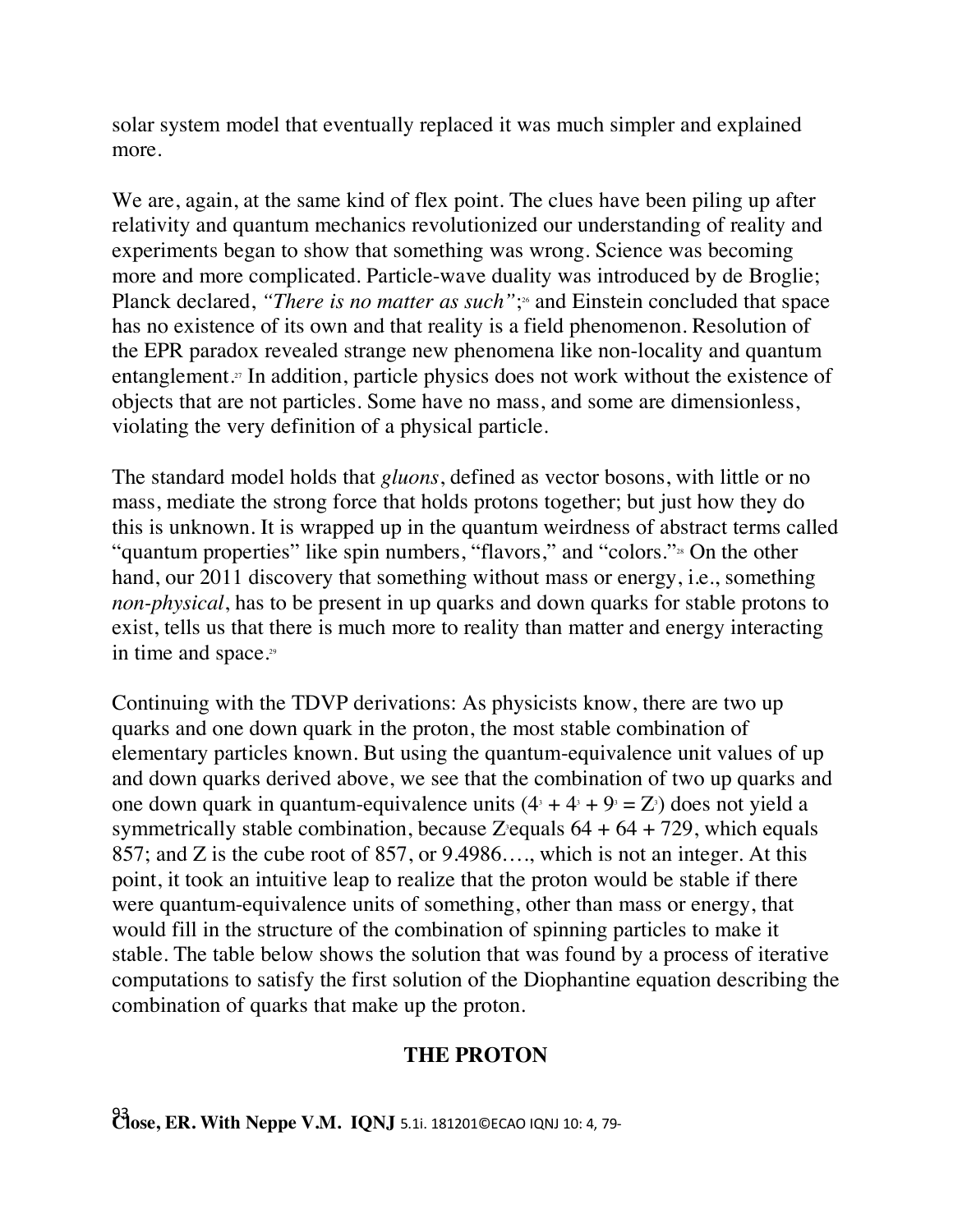| Particle*                            |      | <b>Charge   Mass/Energy</b> | $\lambda$      | <b>Total</b><br><b>TRUE</b> | <b>Total TRUE</b><br><b>Cubed</b> |
|--------------------------------------|------|-----------------------------|----------------|-----------------------------|-----------------------------------|
| $\mathbf{u}_{\scriptscriptstyle{1}}$ | $+2$ |                             | $\overline{2}$ | $\mathbf b$                 | 216                               |
| $\mathbf{u}_{\scriptscriptstyle 2}$  | $+2$ |                             | 4              | 8                           | 512                               |
| $\mathbf{d}_{i}$                     | $-1$ |                             |                | 10                          | 1,000                             |
| <b>Total</b>                         | $+3$ |                             |                | 24                          | $1728 = 12$                       |

\* **u**<sub>d</sub> and **u**<sub>z</sub> have the same number of TRUE of mass and energy and, therefore, will register as up quarks in the collider data but have different numbers of TRUE units of equivalent volume participating as ג) gimmel) to produce the volumetrically symmetric and, therefore, stable proton.

Continuing with the assessment of K&R's article, note that on page 148, they state, "N&C's detailed calculation method can be found in a blog by Close (but not in any peer-reviewed physics journal articles). In his calculation, the use of a cubic equation (*charge<sup>3</sup>* + *mass<sup>3</sup>* + *gimmel<sup>3</sup>)<sup>1/3</sup> is really obscure physics..."*<sup>30</sup>

However, *no such expression exists in TDVP quantum-equivalence derivations*. As shown above, the equations used in the derivation are Diophantine equations, such as,  $W_3 + X_3 + Y_3 = Z_3$ , where  $W, X, Y$ , and Z are each in integer quantumequivalence units of mass, energy and gimmel.

As K&R state, "dimension analysis" *is* an excellent tool to help assure that there are no errors in the formulation of an equation.<sup>31</sup> In a dimensional unit analysis, both sides of the equation should reduce to the same basic units. Of course, adding coulombs, kilograms, and quantum-equivalence units of gimmel would make no sense at all, *but that is never done in TDVP derivations*. All of the terms in TDVP equations are in quantum-equivalence units. **Note:** When scalar quantumequivalence units are raised to any multiple of the third power, they become volumetric and are called Triadic Rotational Units of Equivalence (TRUE).<sup>32</sup>

K&R appear to have missed the most basic and critical step of TDVP analysis, i.e., the conversion of SI units to quantum-equivalence units. For example, the article stated, "Close calculated negative numbers for gimmel, but then continued with some number juggling (with some arbitrary integers for gimmel), until the whole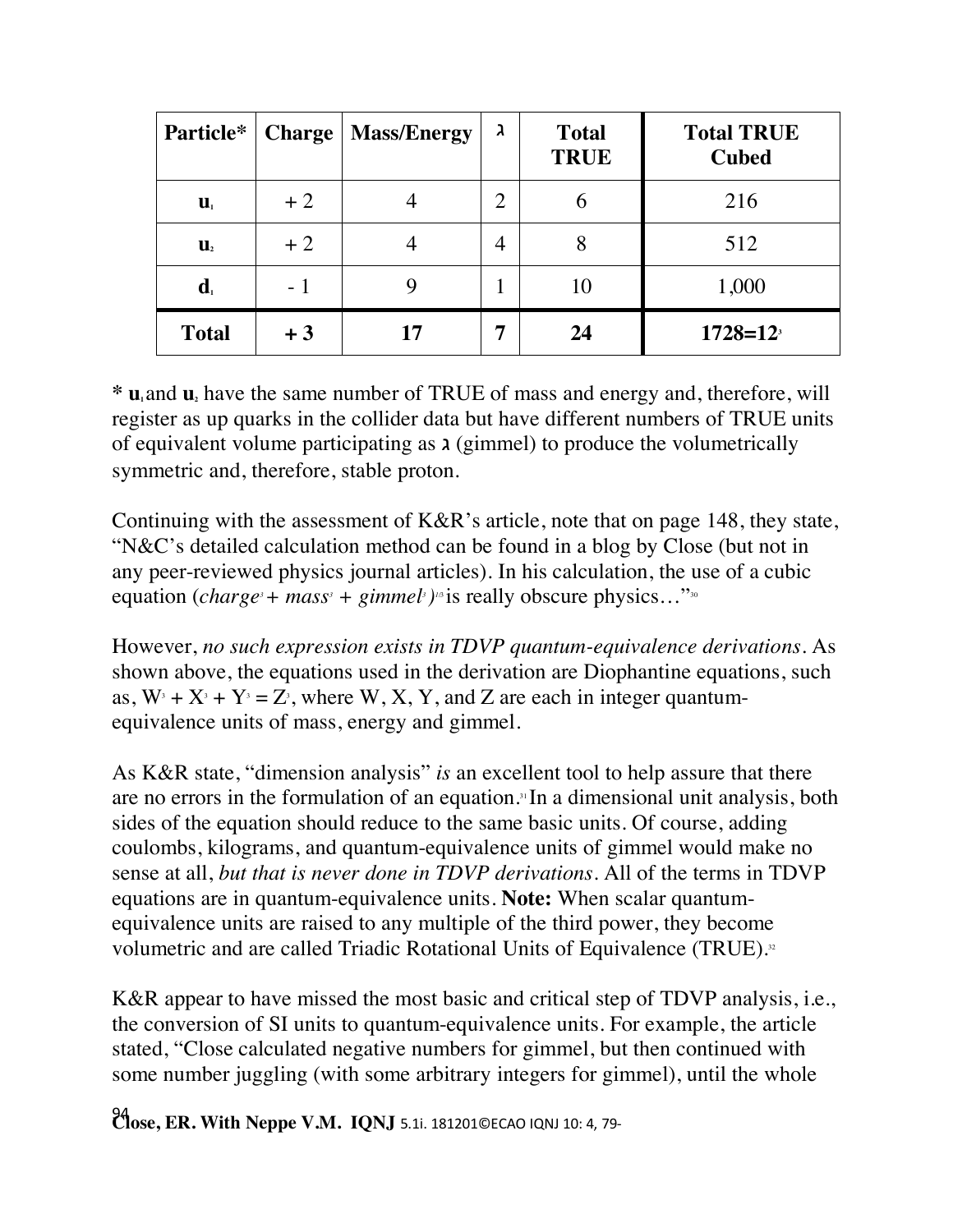thing seemed to work again, which is not an established, sound method in physics."33 This shows, to their credit, that they did read some of the TDVP mathematical derivations; but, unfortunately, they didn't understand them. The negative calculated values were simply part of the iterative computation used to establish the minimum possible *integral* solution. None of the values used in determining the amount of gimmel in naturalized quantum-equivalence units in each quark were "arbitrary." And physicists should be familiar with the method of using best estimates as the starting point to iteratively zero in on the values that actually satisfy an equation. This method, called *iterative computation*, is routinely and extensively used in applied physics and engineering.

The discovery that the greater part of reality—the part that assures that the atomic structures supporting organic life forms are the most stable *are non-physical*—is revolutionary.34 When the LHC masses of up and down quarks are converted to integer multiples of natural quantum units, we find that protons (composed of two up quarks of four quantum-equivalence units each and one down quark of nine quantum-equivalence units) would be asymmetric and rotationally unstable without a specific number of quantum-equivalence units of something nonphysical that cannot be measured as mass or energy.<sup>35</sup>

The existence of this third form of content, which we call *gimmel*, makes the physical structure of the proton larger and symmetrically stable, so that classical relativistic dynamics explains the weak and strong forces, and the exact amount of mass measured experimentally for the proton is determined mathematically from theory.36TDVP may even be able to explain how and why fermions spin. Clearly, with gimmel, TDVP explains more, and in simpler terms, than the Standard Model. It also explains why quarks only combine in triples, why fermions have ½ intrinsic spin, and even why there is something, rather than nothing.<sup>37</sup> Quite independently, Saul-Paul Sirag also showed, prior to N&C, that fermion groups come in three.<sup>38</sup>

TDVP is simple, but it is hard for scientists trained in the physicalist philosophy of the mainstream educational system to comprehend, because it expands scientific investigation beyond the limited range of energies revealed by the physical senses and physical extensions, by including consciousness in the equations and describing the combination of quarks to form stable protons and other stable structures. 39

### **4.3 The TDVP Derivation of the Cabibbo Angle**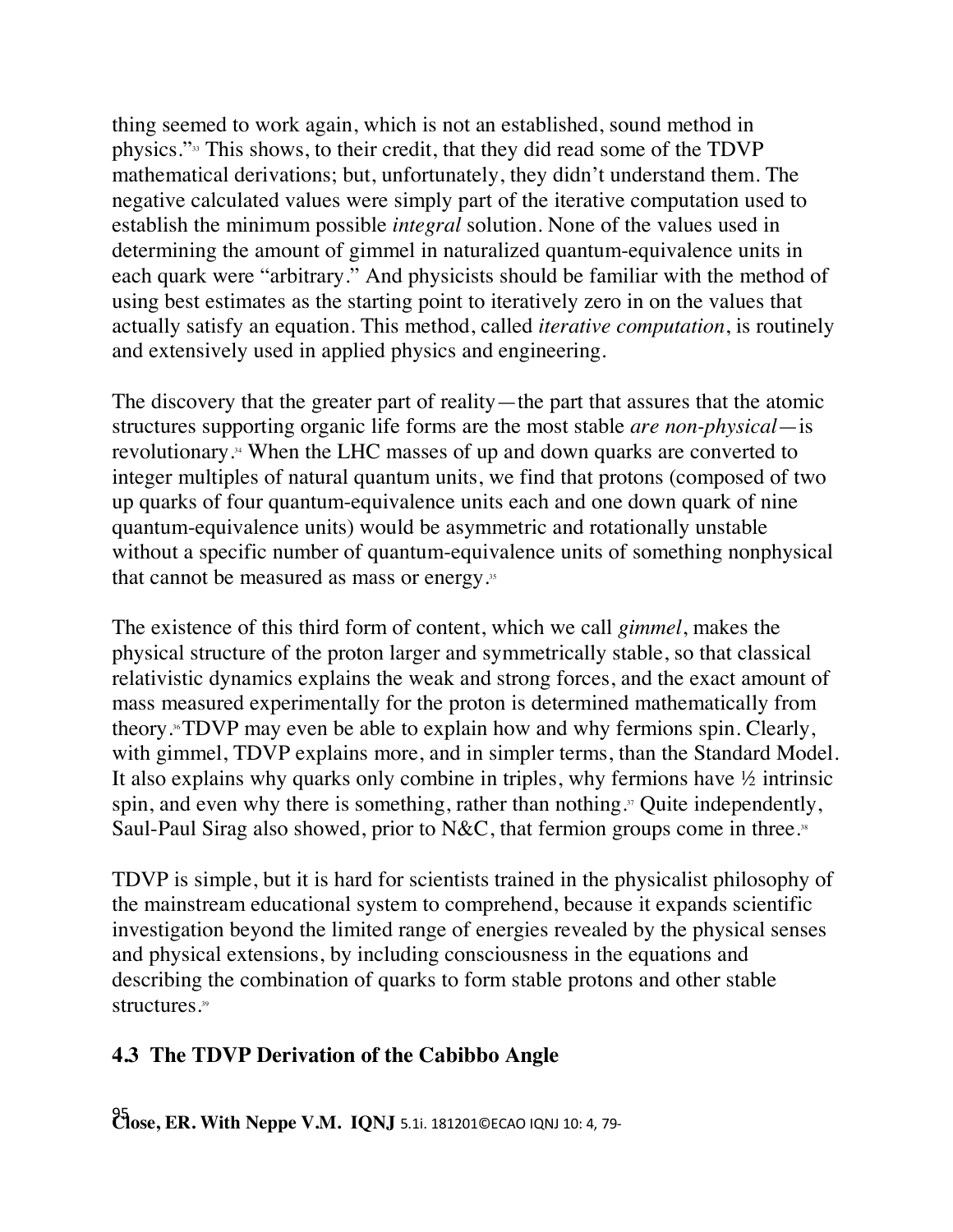One of the earliest challenges to the TDVP model came from a Johns Hopkins astronomer. He said that if we could explain the Cabibbo angle, he would take TDVP seriously. The value of the angle is about 13.04 degrees (by statistical analysis of quark decay data in high-energy LHC experiments), but it cannot be derived from standard particle physics theory. Our response, at the time, was that TDVP was a metaparadigm; but it might be something we could investigate later. But, because of the Johns Hopkins astronomer's challenge, I began to think about it and came to believe that the value of the Cabibbo angle *could* be derived by applying the math of TDVP to the dynamics of the rotation of quarks and electrons. The basis of my optimism was the fact that I had already explained the  $\frac{1}{2}$ intrinsic spin of fermions by simulating an electron spinning in 3, 6, or 9 planes, which suggested that this odd angle might also be the result of vortical rotation, i.e., spin in multiple dimensions.

In 1964, I began my first graduate program in theoretical physics. This was the same year Murray Gell-Mann introduced the idea that protons and neutrons, thought to be the ultimate building blocks of atomic nuclei, were actually composed of yet smaller components he called *quarks.* The existence of these subproton particles was confirmed experimentally in the Stanford linear accelerator in 1968; and in 1969, Gell-Mann received the Nobel Prize in Physics for describing the quark family of elementary particles. Importantly, in 1963, just one year prior to Gell-Mann's introduction of quarks, the Italian physicist Nicola Cabibbo identified what became known as the Cabibbo angle  $(\theta C)$ .

Gell-Mann's quark theory was unknown to Nicola Cabibbo in 1963, but later, θC became known as the quark-mixing angle, a feature reflecting the probability of strange quarks and down quarks decaying to become up quarks. The Cabibbo angle is now recognized as part of the Standard Model of particle physics, the Cabibbo– Kobayashi–Maskawa matrix, or CKM matrix. The CKM matrix is a unitary matrix containing information about the strength of the flavor-changing, weak-interaction force among quarks. It specifies the asymmetry of the quantum states of quarks and is relevant to the understanding of CP violation in the three generations of quarks. So, what, actually, is θC? It is the angle of rotation of the *eigenvector* of the matrix describing the inertial mass of a strange or down quark decaying to become an up quark under the influence of the weak interaction force between electrons and protons.

What are eigenvectors? Over 200 years ago, the Swiss mathematician/physicist Leonhard Euler noted the importance of the principal axis of rotation in rotating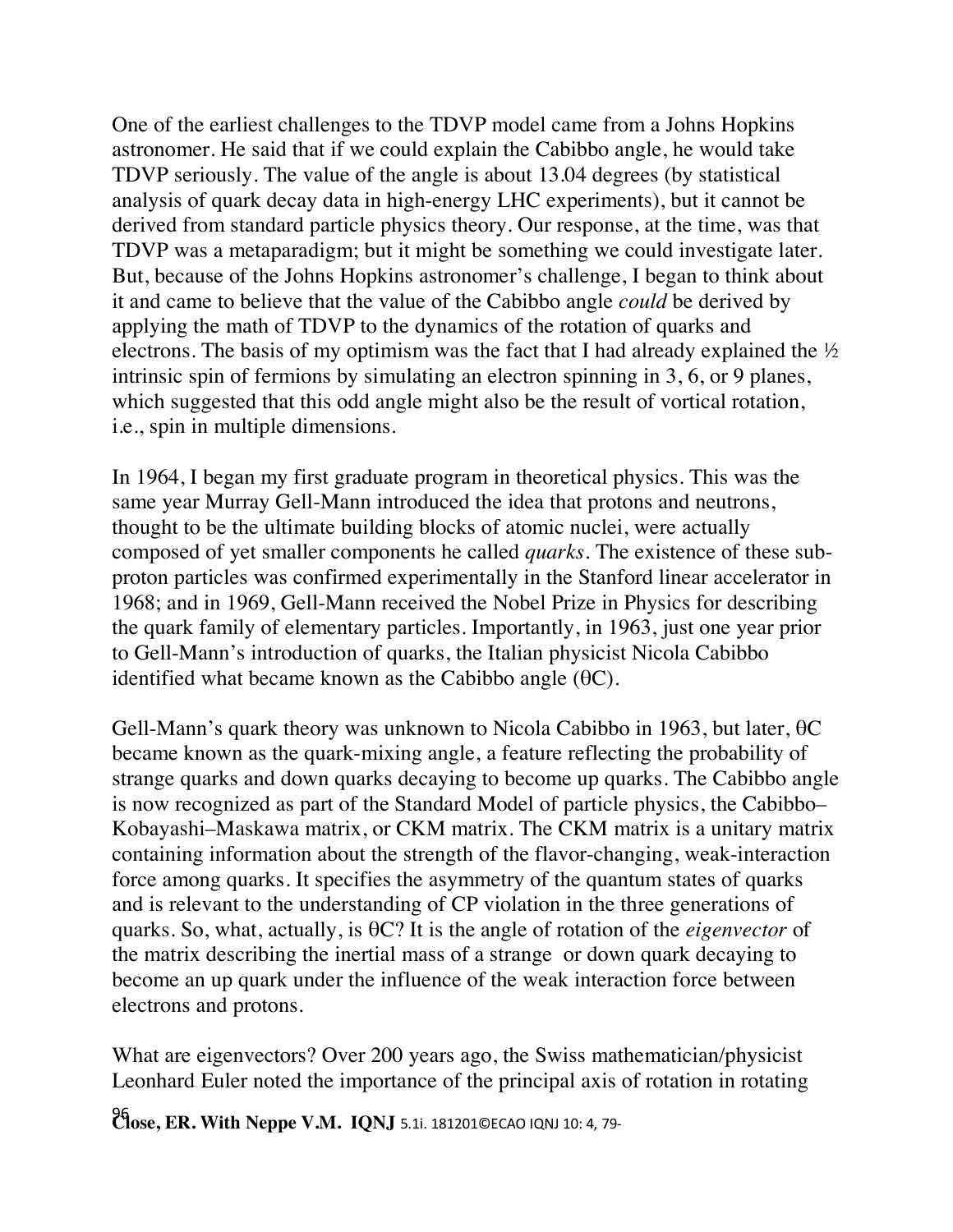rigid bodies; and one of his contemporaries, the French mathematician Joseph-Luis Lagrange, identified the principal axes of rotation as the characteristic vector of the matrix describing the moments of inertia of a rotating object. But the term *eigenvector* may be traced back even farther, to the German physicist Hermann von Helmholtz. "Eigen" is the verb "to own" in German, and is also used to mean something's "own characteristic," or something specific or peculiar to a person or object. It was natural to call the characteristic vector of a matrix the *eigenvector* of the matrix.

Now, let's look at another passage from the K&R article: "In his derivation, Close took a *classical* spinning object (which is incorrect for fermions because spin is quantified) and let it spin/rotate with the speed of light (which is incorrect) to generate the magnetic influence it should 'spin' faster than the speed of light. However, it is not mechanical spin; *quantum* spin is a *quantum* property. Close then calculates a 'Lorentz contraction,' which may look impressive to nonphysicists because it happens to be about 1/9 of the experimental value of the Cabibbo angle..."<sup>40</sup>

In fact, the spinning object was an electron, the result *is* the same whether spin is "classical" or a "quantum property," and the quantification of spin results from the quantification of energy. Furthermore, the factor 1/9 does not enter into the derivation. In the derivation of quantum-equivalence units, I determined that the angular velocity of a spinning elementary object would reach light speed before its diameter could shrink to zero. That means that the angular velocity at the minimum quantum volume can be calculated, and it is calculated to be  $2.9974 \times 10^8$  m/sec, a large fraction of the speed of light. Applying the Lorentz contraction equation, the contraction for each of eight dimensional rotations is calculated to be a factor of 0.01810, or 1.629 degrees.<sup>41</sup> For an observer, one axis of rotation is stationary as the reference frame, so only 8 of the 9 dimensions in a 9D reality are rotating with respect to the observer's inertial frame of reference. Consequently, for each rotation from one dimension to the next, 1.629 is multiplied by 8, *not 9 as implied by K&R*, yielding 13.032 degrees, in agreement with θC derived from experimental data for the Cabibbo angle (13.04±0.01 degrees).<sup>2</sup>

While working on a 6D model, Nobel Prize-winning physicist Wolfgang Pauli, who was held in high regard by many other physicists (including Albert Einstein), also discovered that the angular velocity of a spinning electron would reach light speed before its diameter shrinks to zero; but he didn't publish it because, as he said, it "leads to some rather unphysical shadow particles."<sup>43</sup> It is also noteworthy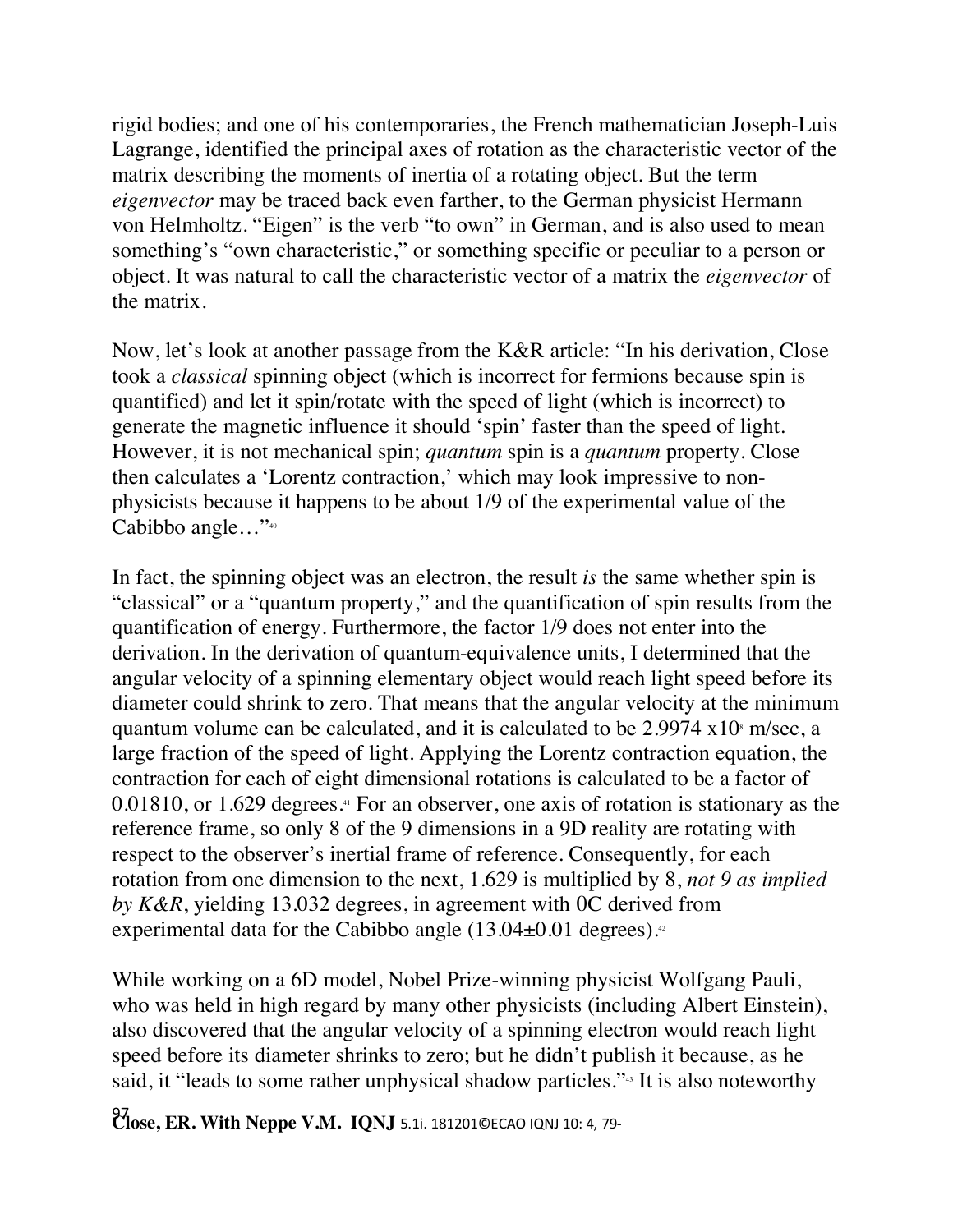that Pauli thought quantum physics would eventually lead to the explanation of spiritual phenomena.<sup>44</sup>

Reading K&R's discussion of the Cabibbo angle reveals another deep misunderstanding: They appear to think that TDVP contradicts and seeks to replace quantum field theory (QFT). *It does not*. QFT describes the structure of the family of quarks revealed by LHC experiments; TDVP explains *why* there *is* a family of quarks. QCD, QED, and QFT are primarily descriptive; TDVP is both descriptive and explanatory.

One of the things K&R got right was the statement that "… because N&C include consciousness in particle physics, we expect the academic community at large will likely not give much attention to TDVP."<sup>45</sup> Achieving publication of TDVP derivations in mainstream math and physics journals proved to be very difficult because of the interdisciplinary nature of TDVP. We have had negative responses from editors of mainstream journals, such as citing reluctance to publish material outside the journal discipline and the unavailability of peer reviewers with the appropriate interdisciplinary expertise.

How does a concept outside the mainstream paradigm get published in mainstream journals dominated by editors who share the physicalist philosophical belief? We thought explaining phenomena *not* explained by the mainstream paradigm might get their attention; but apparently that does not work if the taboo word "consciousness" is mentioned. The idea that consciousness is fundamental is rejected as pseudoscience by physicalists. The sad part is that they don't seem to realize that their position is unscientific.

K&R state on page 151 of their article that both of the following statements are unscientific and unfalsifiable: "A) The Universe cannot exist without consciousness (spiritualist)," and "B) The Universe could exist without consciousness (materialist)."46 TDVP actually falsifies B and proves that A is true. It does this simply by showing that the most stable structure in the universe, the proton, cannot be stable without the existence of gimmel, enforcing the logic of consciousness. <sup>47</sup> This makes "physicalism" pseudoscience and TDVP a real paradigm shift.

### **5.0 CONCLUSION**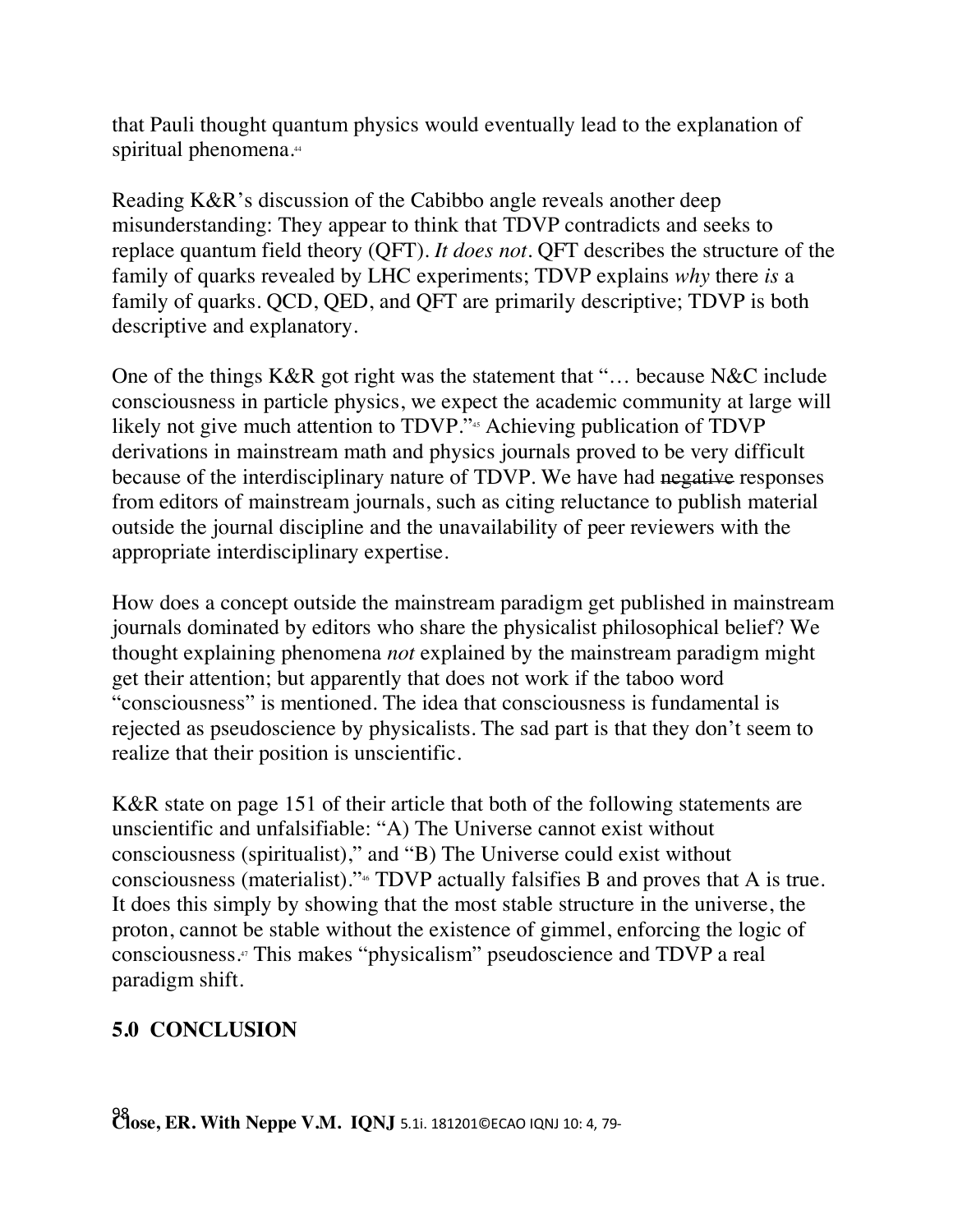The article by K&R is primarily a defense of physicalist theory. It appears that the authors believe TDVP can't be correct because it includes consciousness as an integral part of reality, conflicting with the dogma of mainstream physics. They misconstrue TDVP as dismissing QFT, QCD, and QED, which are *descriptions* of subatomic structure, while, in fact, TDVP *explains* the phenomena that they describe.

The K&R article contains a number of errors not addressed above because *Telicom*'s limitation on article size prohibits analyzing them all here. The most important have been addressed, but to be effectively more complete, I will briefly address a couple more.

On page 147, K&R state, "… our critical evaluation, as described above, of their derivation of nine dimensions is a strong refutation, which, in fact, was published already in a brief form, years ago, on the ISPE Ning forum."<sup>48</sup> *Refutation* requires a rigorous mathematical or logical disproof, not just comparison with the standard model. K&R have presented no convincing mathematical or logical argument, just the opinion that our demonstration that reality has nine dimensions "is unsubstantiated because the derivation with a Lorentz contraction of a classical spinning fermion has nothing to do with the real 'Cabibbo angle,' which deals with electro-weak interaction."49 But, in TDVP, the electro-weak interaction is shown to be a result of the dynamics of spinning quarks and electrons. Spin, whether classical or non-classical, results in angular momentum, the real indicator of rotation. QFT tells us that fermions have quantified angular momentum, but it does not tell us why. TDVP *does*.

Finally, K&R express the opinion that "religion and science cannot mix. And they probably will never be reconciled."50 Religion is not addressed in TDVP, but spiritual phenomena are, because they are part of the real world; and we are not alone in thinking that science should investigate them.

### **NOTES**

1. Vernon M. Neppe and Edward R. Close, *Reality Begins with Consciousness: A Paradigm Shift that Works* 1st ed. (Seattle, WA: Brainvoyage.com, 2012).

2. Jef Kaan and Simon O. Rebsdorf, "An Evaluation of TDVP," *Telicom* 30, no. 5 (Oct-Dec 2018).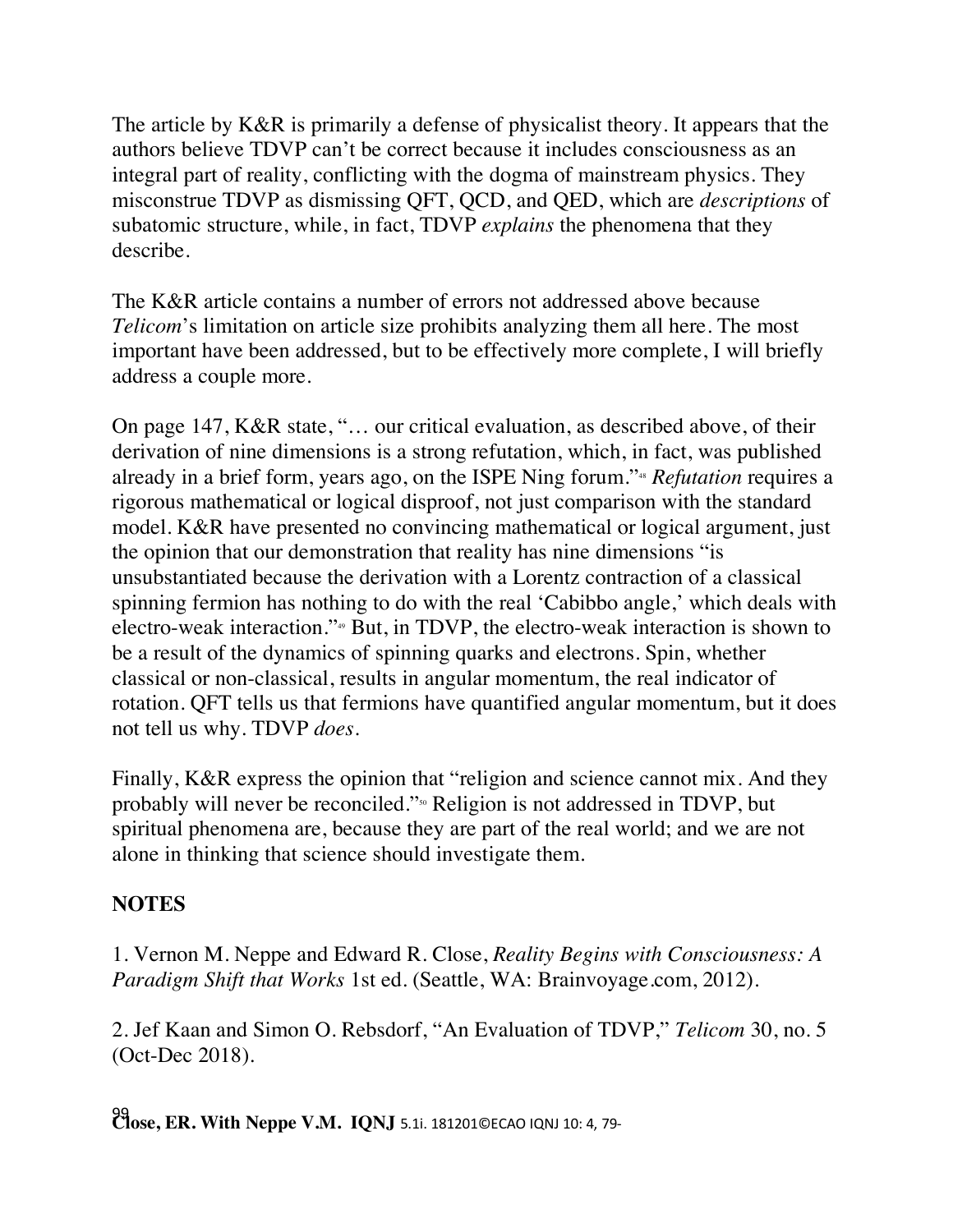3. Alexander Roberts, James Donaldson, and A. Cleveland Coxe, eds, Origin (230 AD) De Principalis, Frederick Crombie, trans., from *Ante-Nicene Fathers* Vol. 4 (Buffalo, NY: Christian Literature Publishing, 1885).

4. Peter Andreas, "A Tract Against Origen, Proposing Nine Anathemas Against 'On First Principles,' Origen's Chief Theological Work," quoted in *Jenseits von Einstein, die Suche der Schicksalsformel* (Econ Verlag, Ullstein Buchverlag, Germany, 1978).

5. Vernon M. Neppe and Edward R. Close, "Applying Consciousness, Infinity and Dimensionality Creating a Paradigm Shift: Introducing the Triadic Dimensional Distinction Vortical Paradigm (TDVP)," *Neuroquantology* 9, no. 3 (2011): 375- 392.

6. Kaan and Rebsdorf, 144.

7. Edward R. Close, *Transcendental Physics* (Bloomington, IN: I-Universe, 2000).

8. Georges Lemaître, "The Beginning of the World from the Point of View of Quantum Theory," *Nature* 127, no. 3210 (1931): 706.

Georges Lemaître, *The Primeval Atom: An Essay on Cosmogony* (New York: D. Van Nostrand, 1946).

9. Kaan and Rebsdorf, 147.

10. Herman Wimmel, *Quantum Physics and Observed Reality: A Critical Interpretation of Quantum Mechanics* (Singapore: World Scientific, 1992).

11. Kaan and Rebsdorf, 150.

12. Bruce Rosenblum and Fred Kuttner, "The Observer in the Quantum Experiment," *Foundations of Physics* 32, no. 8 (Aug 2002): 1273-1293, https://link.springer.com/article/10.1023/A:1019723420678.

13. Massimiliano Sassoli de Bianchi, "Quantum Measurements are Physical Processes. Comment on 'Consciousness and the Double-Slit Interference Pattern: Six Experiments', by Dean Radin et al.," *Physics Essays* 25, no. 2 (2012), Cornell University Library, *http://arxiv.org/abs/1207.0804*, 2012.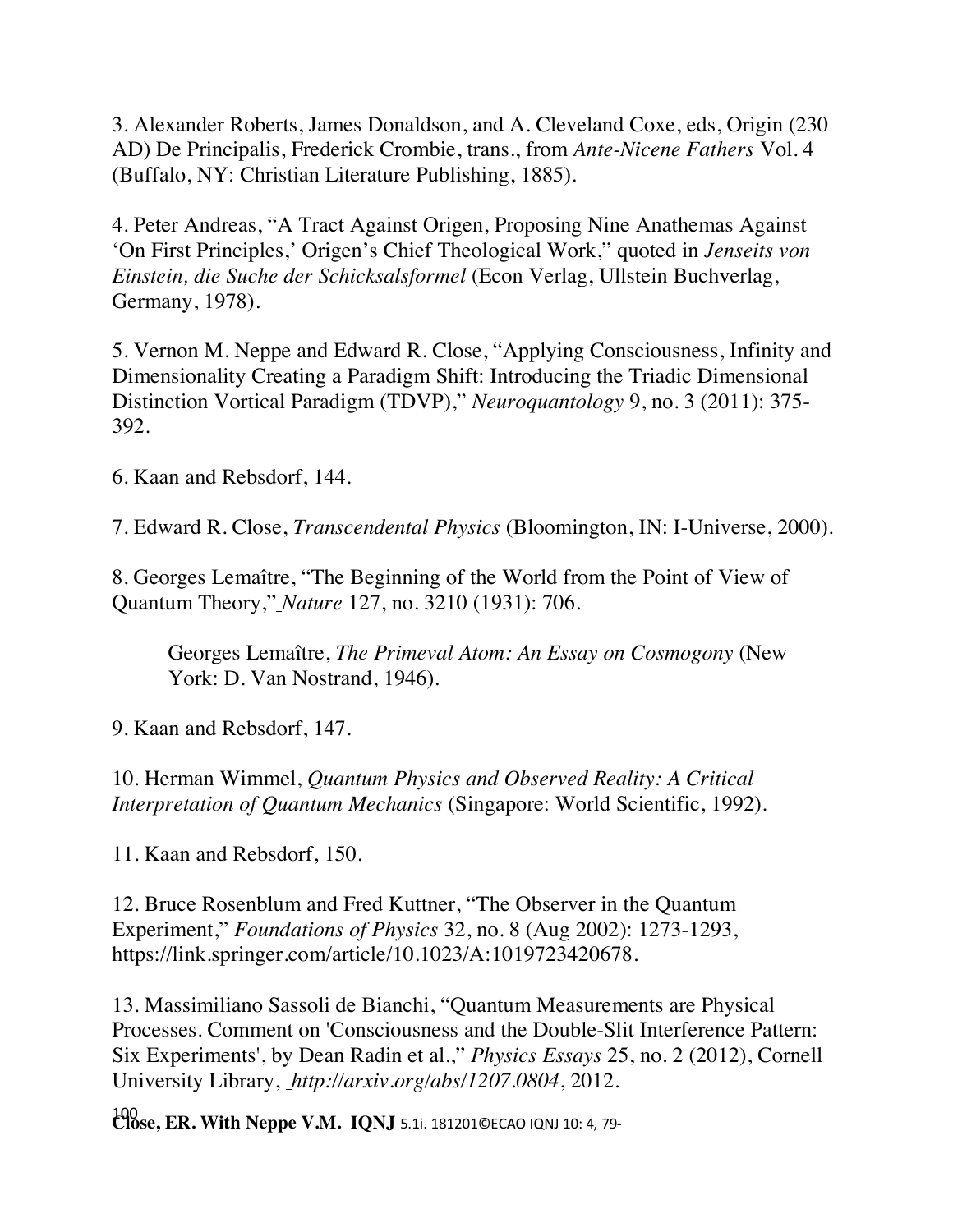Shan Yu and Danko Nikolic, "Quantum Mechanics Needs No Consciousness," *Annalen der Physik* 523, no. 11 (Nov 2011): 931-938, https://www.researchgate.net/publication/227983252 Quantum\_mechanics needs\_no\_consciousness.

14. Richard Feynman, *The Feynman Lectures on Physics* (Boston, MA: Addison-Wesley, 1965).

15. Shan Yu and Danko Nikolic.

16. Albert Einstein, Boris Podolsky, and Nathan Rosen, "Can Quantum-Mechanical Description of Physical Reality be Considered Complete?" *Physics Review* 47, no. 10 (May 1935): 777-780.

17. John A. Wheeler, AZ Quotes, https://www.azquote.com/quote/312736.

18. Neils Bohr, BrainyQuote, https://www.brainyquote.com/quotes/niels\_bohr\_390838.

19. Ibid.

20. Richard Feynman, *QED: The Strange Theory of Light and Matter*, (Princeton, NJ: Princeton University Press, 1985).

21. Ibid.

22. Albert Einstein, BrainyQuote, https://www.brainyquote.com/quotes/albert\_einstein\_385842.

23. Kaan and Rebsdorf, 147.

24. Edward R. Close and Vernon M. Neppe, "Putting Consciousness into the Equations of Science: The Third Form of Reality (Gimmel) and the 'TRUE' Units (Triadic Rotational Units of Equivalence) of Quantum Measurement," *IQ Nexus Journal* 7, no. 4 (2015): 7-119.

Edward R. Close, Transcendental Physics blog, https://www.erclosetphysics.com/search?q=Quantum+equivalence+unit.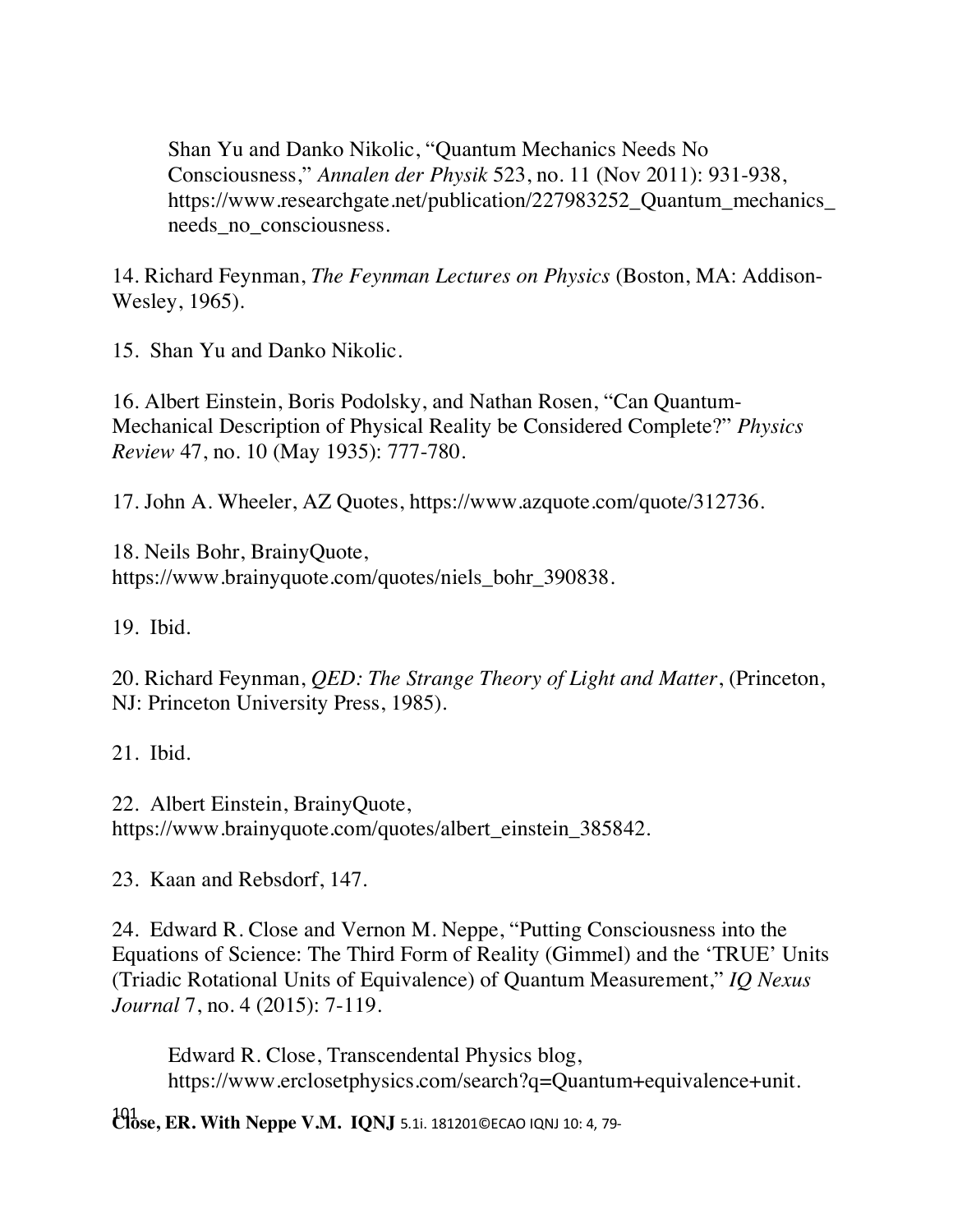Edward R. Close and Vernon M. Neppe, "Speculations on the 'God Matrix': The Third Form of Reality (Gimmel) and the Refutation of Materialism and on Gluons," *World Institute for Scientific Exploration (WISE) Journal* 4, no. 4 (2015): 3-30.

Edward R. Close and Vernon M. Neppe, "The TRUE Unit: Triadic Rotational Units of Equivalence (TRUE) and the Third Form of Reality: Gimmel; Applying the Conveyance Equation (Part 12)," *IQ Nexus Journal* 7, no. 4 (2015): 55-65.

Edward R. Close and Vernon M. Neppe, "Introductory Summary Perspective on TRUE and Gimmel (Part 1) in Putting Consciousness into the Equations of Science: The Third Form of Reality (Gimmel) and the 'TRUE' Units (Triadic Rotational Units of Equivalence) of Quantum Measurement," *IQ Nexus Journal* 7, no. 4 (2015): 8-15.

25. Albert Einstein, BrainyQuote,

https://www.brainyquote.com/quotes/albert\_einstein\_148826.

26. Max Planck, Web Notepad: Everything noticed and interesting, http://miltmatters.blogspot.com/2008/09/quote-max-planck-there-is-no-matteras.html.

27. Vernon M. Neppe and Edward R. Close, "Relative Non-Locality—Key Features in Consciousness Research (Seven-Part Series)," *Journal of Consciousness Exploration and Research* 6, no. 2 (2015): 90-139.

Vernon M. Neppe and Edward R. Close, "The Concept of Relative Non-Locality: Theoretical Implications in Consciousness Research," *Explore: The Journal of Science and Healing* 11, no. 2: 102-108, https://www.explorejournal.com/article/S1550-8307(14)00233-X/fulltext.

Andrew Zimmerman Jones, "Quantum Entanglements in Physics..."

Vernon M. Neppe and Edward R. Close, "The Physics of Psi: The Role of Entanglement," *Dynamic International Journal of Exceptional Creative Achievement* 1207 (2012): 2291-2303.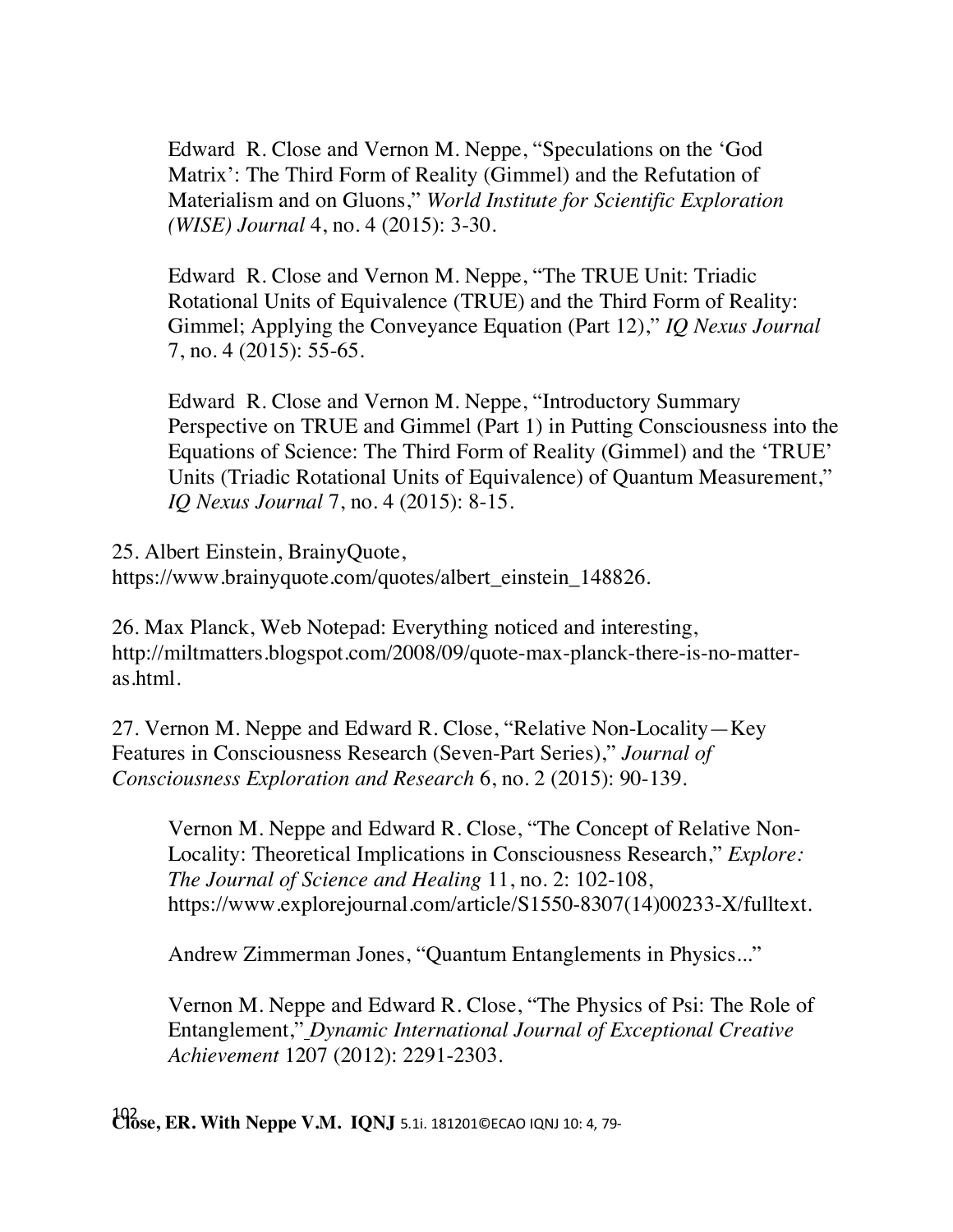28. X. Zheng, K. Aniol et al., "Precision Measurement of the Neutron Spin Asymmetry A(1)(n) and Spin-Flavor Decomposition in the Valence Quark Region, *Physical Review Letters* 92, no,. 1 (2004).

Vernon M. Neppe and Edward R. Close, "The Triadic Dimensional Distinction Vortical Paradigm (TDVP): The Nine-Dimensional Finite Spin Metaparadigm Embedded in the Infinite," *Dynamic International Journal of Exceptional Creative Achievement* 1401 (2014): 4001-4041.

Vernon M. Neppe and Edward R. Close, "The Eighth Conundrum: Angular Momentum and Intrinsic Electron Spin," *IQ Nexus Journal* 7, no. 2 (2015): 44-45.

29. Neppe and Close, *Reality Begins with Consciousness.*

Vernon M. Neppe and Edward R. Close, "Applying Consciousness."

Vernon M. Neppe and Edward R. Close, "Putting Consciousness into the Equations of Science."

Edward R. Close and Vernon M. Neppe, "Speculations on the "God matrix": The third form of reality (gimmel) and the refutation of materialism and on gluons. *World Institute for Scientific Exploration (WISE) Journal (*2015). **4** no. 4: p. 3-30."

Vernon M. Neppe and Edward R. Close, "Why TRUE Units Have To Be Correct: The Mass in the Proton: Re-Affirming the Truth of Triadic Rotational Units of Equivalence, Chapter 6," *IQ Nexus Journal* 8, no. 4 (2016): 70-96.

Edward R. Close and Vernon M. Neppe, "Derivation and Application of TRUE Quantum Calculus for the Analysis of Quantized Reality, Including Empirically Verifiable New Approaches to Mass, Neutrons, Protons, Law of Conservation of Gimmel and TRUE, TDVP and Deuterium," unpublished manuscript, 2018.

30. Kaan and Rebsdorf, 148.

31. Ibid.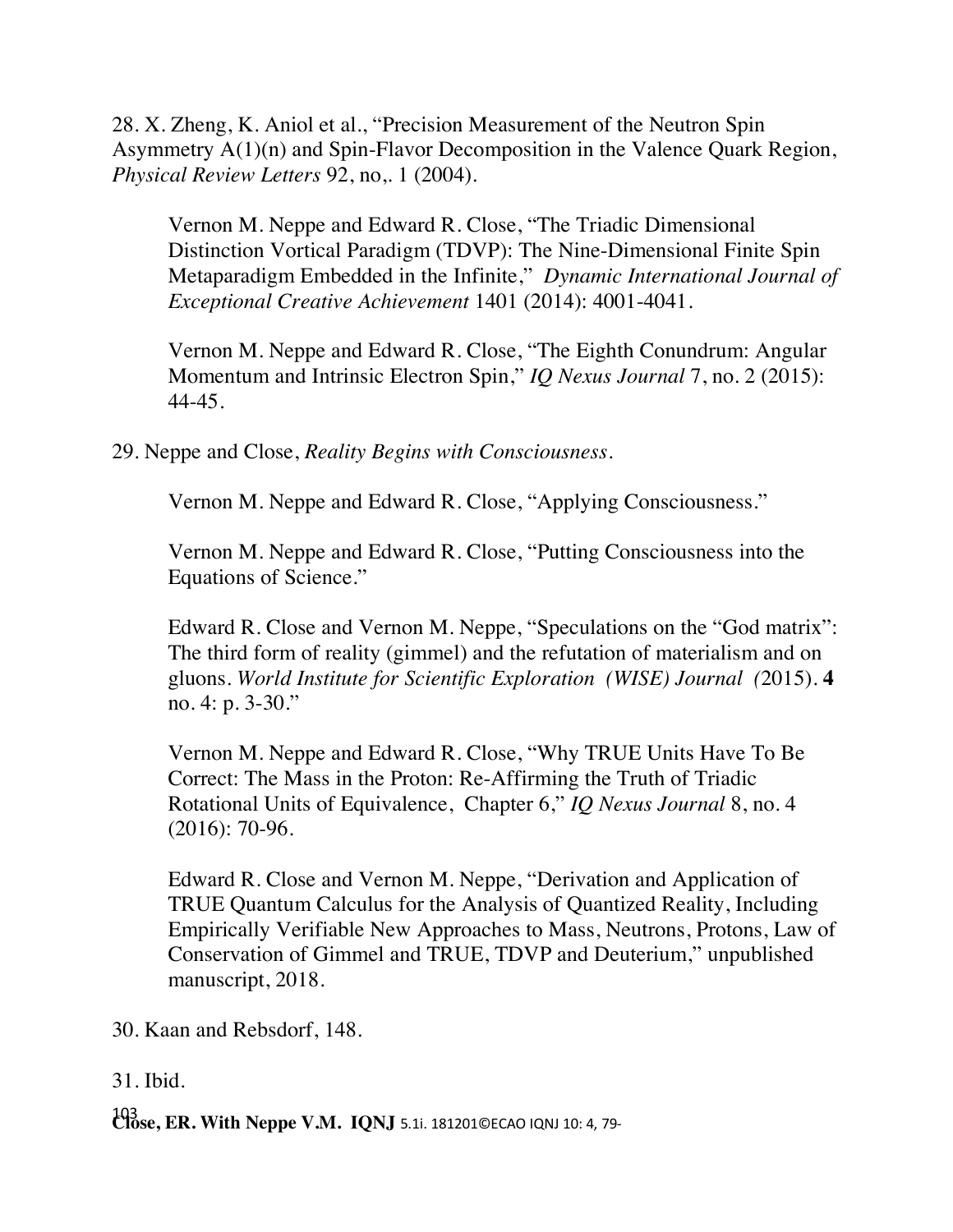32. Edward R. Close and Vernon M. Neppe, "Putting Consciousness into the Equations of Science."

33. Kaan and Rebsdorf, 148.

34. Neppe and Close, "Applying Consciousness."

35. Edward R. Close and Vernon M. Neppe, "Putting Consciousness into the Equations of Science."

Edward R. Close and Vernon M. Neppe, "Introductory Summary Perspective on TRUE and Gimmel (Part 1)."

36. Edward R. Close and Vernon M. Neppe, "Putting Consciousness into the Equations of Science."

Edward R. Close and Vernon M. Neppe, "The TRUE unit: triadic rotational units of equivalence (TRUE) and the third form of reality: gimmel; applying the conveyance equation (Part 12). *IQNexus Journal*, (2015) 7, no. 4, p. 55-65."

Edward R. Close and Vernon M. Neppe, "Introductory summary perspective on TRUE and gimmel (Part 1) in Putting consciousness into the equations of science: the third form of reality (gimmel) and the "TRUE" units (Triadic Rotational Units of Equivalence) of quantum measurement *IQNexus Journal (*2015). 7, no 4: p. 8-15."

Edward R. Close and Vernon M. Neppe, "Derivation and application of TRUE quantum calculus for the analysis of quantized reality, including empirically verifiable new approaches to mass, neutrons, protons, law of conservation of gimmel and TRUE, TDVP and Deuterium. (2018) Unpublished manuscript.

Edward R. Close and Vernon M. Neppe, "Understanding TRUE Units and Gimmel as Part of TDVP: Chapter 7," *IQ Nexus Journal* 8, no. 4 (2016): 97-106.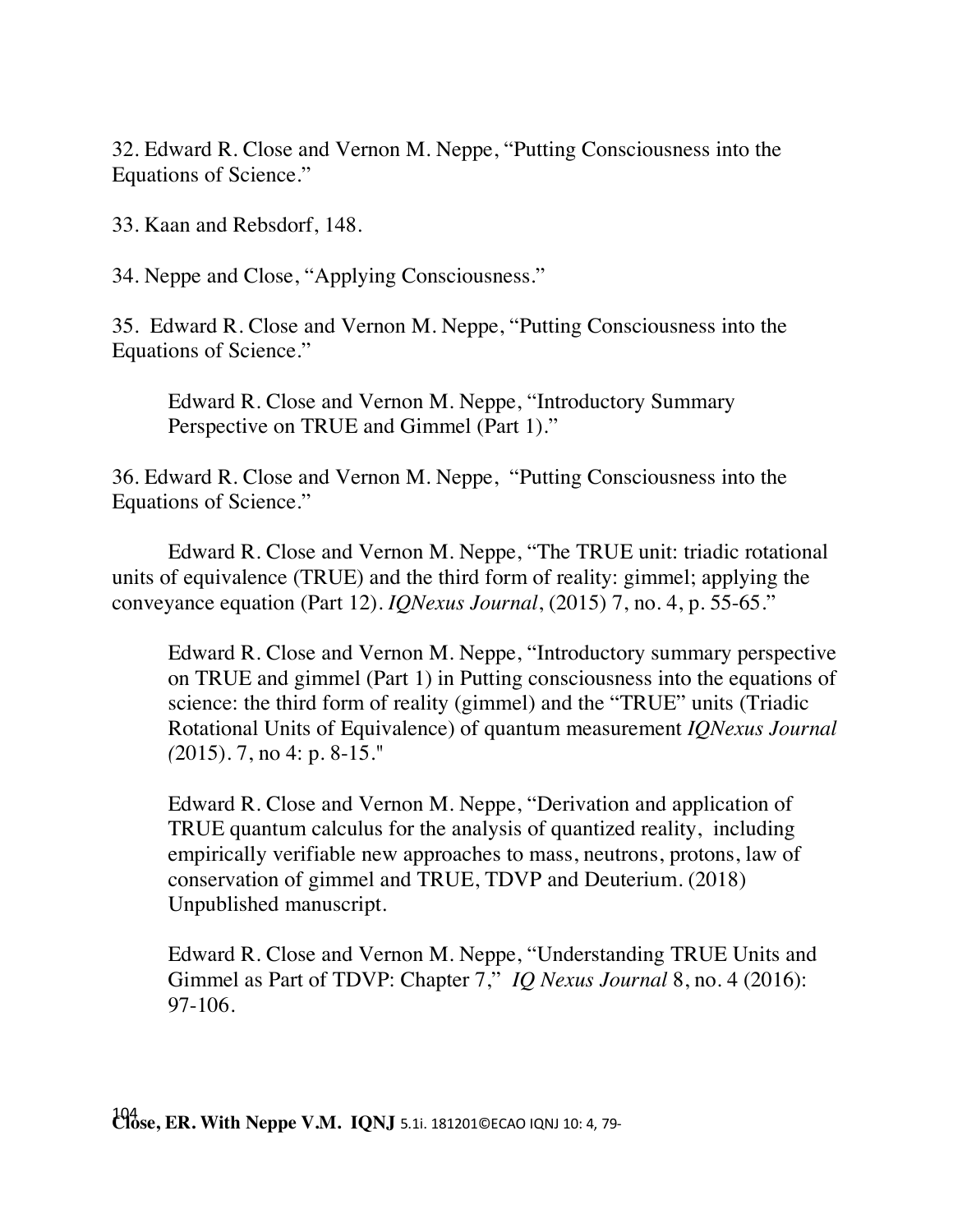Vernon M. Neppe, "Understanding Gimmel with Vernon Neppe," YouTube, New Thinking Allowed Foundation, June 8, 2018, https://www.youtube.com/watch?v=RhV96ShslU4.

Vernon M. Neppe and Edward R. Close, "Wondrous Gimmel: Section 8 in Integrating Spirituality into Science: Applying the Neppe-Close Triadic Dimensional Vortical Paradigm (TDVP)," *IQ Nexus Journal* 10, no. 2 (2018): 42-47.

37. Edward R. Close and Vernon M. Neppe, "Translating Fifteen Mysteries of the Universe by Applying a Nine Dimensional Spinning Model of Finite Reality: A Perspective, The Standard Model and TDVP, Part 1," *Neuroquantology* 13, no. 2 (2015): 205-217.

Edward R. Close and Vernon M. Neppe, "The Nine-Dimensional Finite Spin Model (Part 14)," *IQ Nexus Journal* 7, no. 4 (2015): 70.

Vernon M. Neppe and Edward R. Close, "The Cabibbo Mixing Angle (CMA) Derivation: Is our Mathematical Derivation of the Cabibbo Spin Mixing Angle (CSMA) Equivalent?" *IQ Nexus Journal* 7, no. 4 (2015): 120- 128.

38. Saul-Paul Sirag, "Why There Are Three Fermion Families," *Bulletin of the American Physics Society* 27, no. 1 (1982): 31.

39. Edward R. Close and Vernon M. Neppe, "EPIC Consciousness: A Pertinent New Unification of an Important Concept," *Journal of Psychology and Clinical Psychiatry* 1, no. 6 (2014): 1-14.

Edward R. Close and Vernon M. Neppe, "*Space, Time, and Consciousness: The Tethered Triad* (Seattle: Brainvoyage.com, 2018) unpublished manuscript.

40. Kaan and Rebsdorf, 147.

41. Hendrik A. Lorentz, "The Relative Motion of the Earth and the Aether," *Zittingsverlag Akad. V. Wet* 1 (1892): 74-79.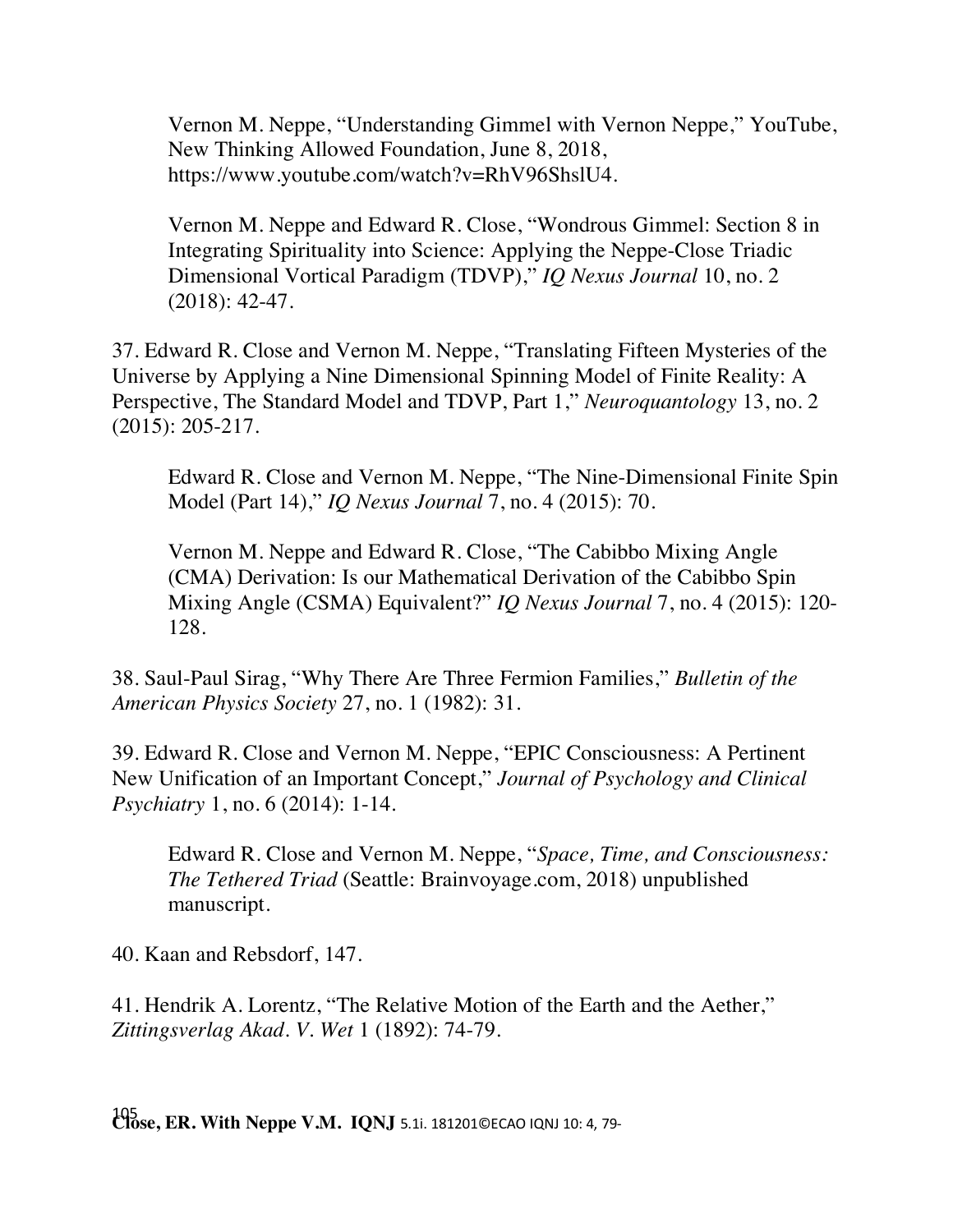A. Minkowski, H. Lorentz, A. Einstein, and H. Weyl, *The Principle of Relativity: A Collection of Original Memoirs* (Mineola, NY: Dover, 1952).

42. Edward R. Close and Vernon M. Neppe, "The Cabibbo Mixing Angle and Other Particle Physics Paradoxes Solved by Applying the TDVP Multidimensional Spin Model," *IQ Nexus Journal* 14, no. 1 (2014), 13-50.

Edward R. Close and Vernon M. Neppe, "The Sixth Conundrum: Theoretical Knowledge on Deriving the Cabibbo Angle," *IQ Nexus Journal* 7, no. 2 (2015): 39-40.

Edward R. Close and Vernon M. Neppe, "The Seventh Conundrum: The Mathematical Derivation of the Cabibbo Mixing Angle in Fermions," *IQ Nexus Journal* 7, no. 2 (2015): 41-43.

H. Fritzsch, "Calculating the Cabibbo Angle," *Physics Letters B* 70, no. 4 (Oct 1977): 436-440.

I. S. Hughes, "Cabibbo Mixing," in *Elementary Particles* 3rd ed. (Cambridge, England: Cambridge University Press, 1991), 242-243.

William F. Palmer, "Cabibbo Angle and Rotation Projection," *Physical Review D* 8, no. 4 (1973): 1156-1159.

Frank Reifler and Randall Morris, "Prediction of the Cabibbo Angle in the Vector Model for Electroweak Interactions," *Journal of Mathematical Physics* 26, no. 8 (1985): 2059-2066.

G. C. Yang, H. C. Liu, and L. F. Luo, "A Derivation of the Cabibbo Angle and Quark-Lepton Masses from a Composite Model," *Lettere Al Nuovo Cimento* 37, no. 3 (May 1983): 111-115.

43. N. Straumann, "On Pauli's Invention of Non-Abelian Kaluza-Klein Theory in 1953," Cornell University Library (Dec 2000), arXiv:gr-qc/0012054.

44. Charles P. Enz, *No Time to be Brief: A Scientific Biography of Wolfgang Pauli* (New York: Oxford University Press, 2002).

45. Kaan and Rebsdorf, 143.